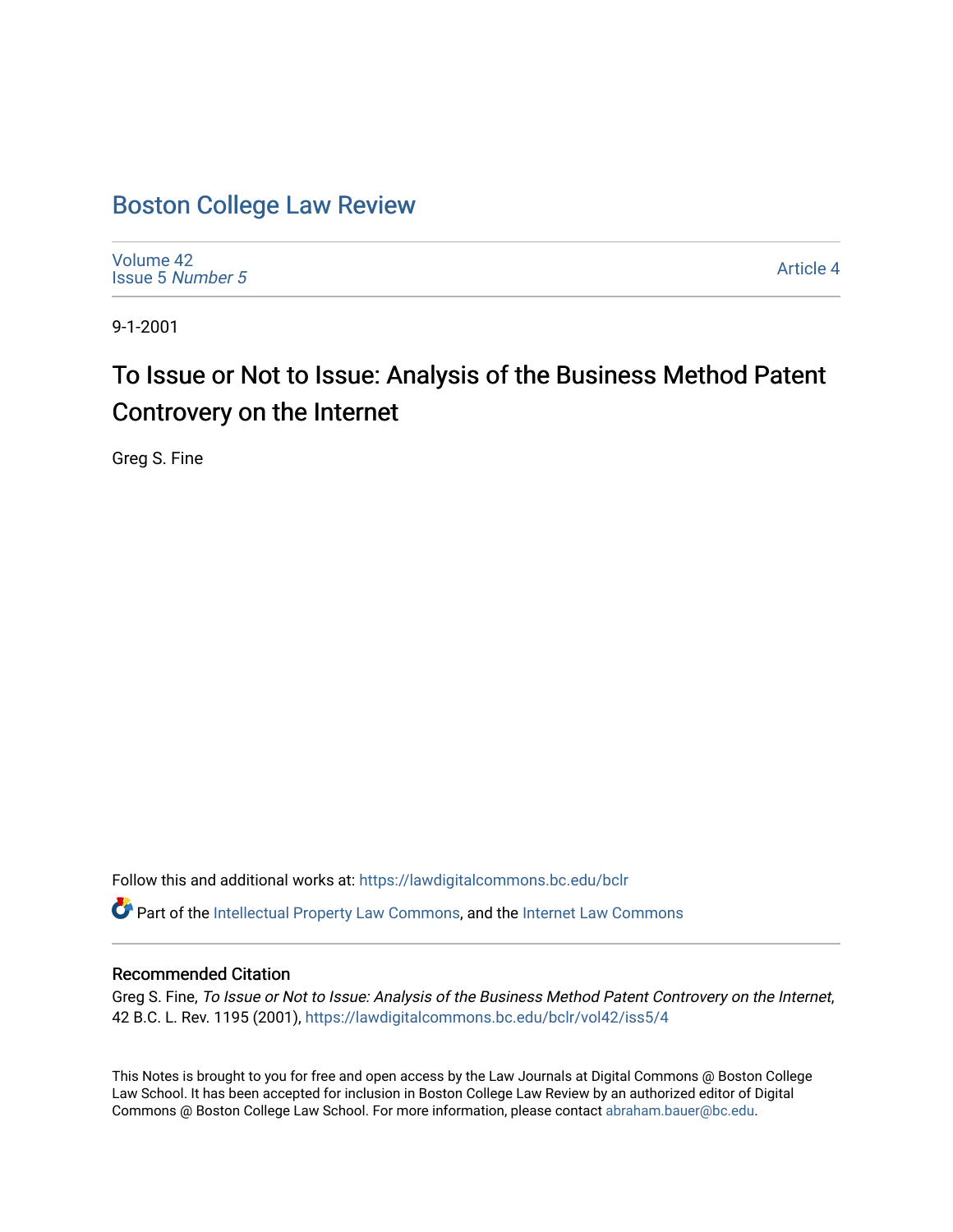# **TO ISSUE OR NOT TO ISSUE: ANALYSIS OF THE BUSINESS METHOD PATENT CONTROVERSY ON THE INTERNET**

**Abstract:** The author argues that in time business method patents will promote competition and innovation on the Internet. He begins by tracing the history, goals, and criteria of patent law in general, and then discusses the birth of the BMP, reviews a sample of recently issued BMPs, and summarizes the various arguments that undercut and support the advent of the BMP. After reviewing the arguments against Internet-based BMPs, the author asserts that although various and sometimes random, scholarly criticisms can be placed into three broad classifications: quality, efficiency, and consistency. Balancing these arguments, the author argues that although the consistency arguments have merit, they ignore the realities of the Internet business sector.

#### **INTRODUCTION**

Over the last decade, the importance attached to intellectual property by venture capitalists and financial analysts has increased  $\text{steadily}$ <sup>1</sup> Often times, the only assets of high-profile corporate acquirees are their patent portfolios.<sup>2</sup> Analysts valuate companies based largely on the their ability to exclude competitors from practicing their successful business models.<sup>3</sup> This phenomenon underscores the significance and controversy of the business method patent (BMP). <sup>4</sup>

The subject matter of a BMP, or nature of the invention, is a method of doing business.<sup>5</sup> Although the courts historically considered business methods to be non-patentable, the United States Court of Appeals for the Federal Circuit has recently extended patent protection to business methods.<sup>6</sup> In the ever-expanding world of ecommerce, BMPs present tremendous opportunities for inventive en-

*I See* Robert C. Scheinfeld, *The Impact of State Street on Your Business,* 589 PRAc. L. INs.r. 7, 24 (2000).

**<sup>2</sup>** *See Id.*

**<sup>3</sup>** *Id.*

*See id.*

**<sup>5</sup>** *See id.* at 12.

**<sup>6</sup>** *See* Larry.J. Guffey, *Business Method Patents: What They Are—Why Clients and Service Providers Should Care,* 33 Mn. Bus, J. 25, 26 (2000).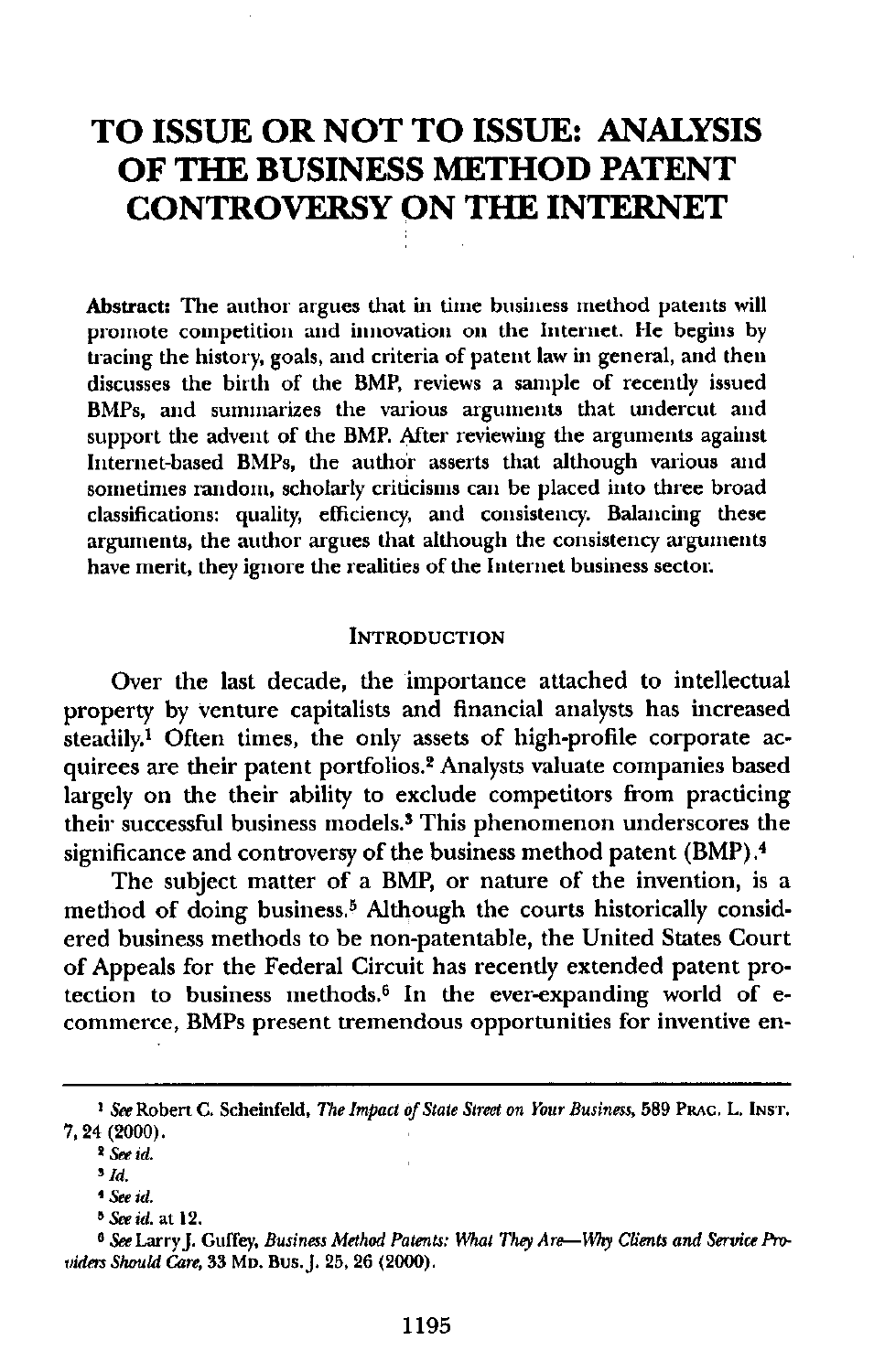**trepreneurs.7 At the same time, BMPs present what many on-line businesses, legal scholars, and media critics characterize as a critical economic threat to the prosperity of a wide range of businesses, especially those in service industries and e-commerce.8**

**This Note argues that in time BMPs will actually promote competition and innovation on the Internet. Part I traces the history, goals,** and criteria of patent law in general.<sup>9</sup> In Part II, this Note discusses **the birth of the BMP, reviews a sample of some recently issued BMPs, and summarizes the various arguments that undercut and support the advent of the BMP.'° Part III surveys commentary on Internet-based BMPs; although various and sometimes random, these arguments can be placed into three broad classifications: quality, efficiency, and con**sistency.<sup>11</sup> Balancing these arguments, Part III concludes that al**though the consistency arguments have merit, they ignore the realities of the Internet business sector. <sup>12</sup>**

## **I. HISTORY, GOALS, AND CRITERIA OF PATENT LAW**

Patent Law is derived from English common law.<sup>13</sup> In England **prior to 1623, British monarchs granted royal patents to favored merchants, providing them with monopolies in various sectors of the** market.<sup>14</sup> When the Statute of Monopolies was enacted in 1624, it lim**ited the monarch's ability to grant such patents, abolishing the royal** power to create monopolies.<sup>15</sup> The Statute, however, allowed Parlia**ment to grant patents to inventors for new inventions. 18 Parliament recognized that limited monopolies granted only on new products are necessary to promote competition through innovation. <sup>17</sup>**

**In the United States, the Founders recognized the importance of intellectual property rights and gave Congress the power to "promote the Progress of Science and useful Arts, by securing for limited Times to Authors and Inventors the exclusive Right to their respective Writ-**

*<sup>7</sup> See id.*

**<sup>8</sup>** *See id.*

*<sup>9</sup> See infra* **notes 13-47.**

**I°** *See infra* **notes 48-153.**

**II** *See infra* **notes 154-178.**

**U** *See infra* **notes 179-186.**

**<sup>18</sup>** *See* **E. Thomas Sullivan,** *The Confluence of Antitrust and Intellectual Property at the New Century,* **1 MINN. INTELL. PROP. REV. 1, 5 (2000).**

**<sup>14</sup>** *Id,*

**Its** *See id.*

**<sup>18</sup>** *See id.* **at 6.**

**<sup>17</sup>** *see id.*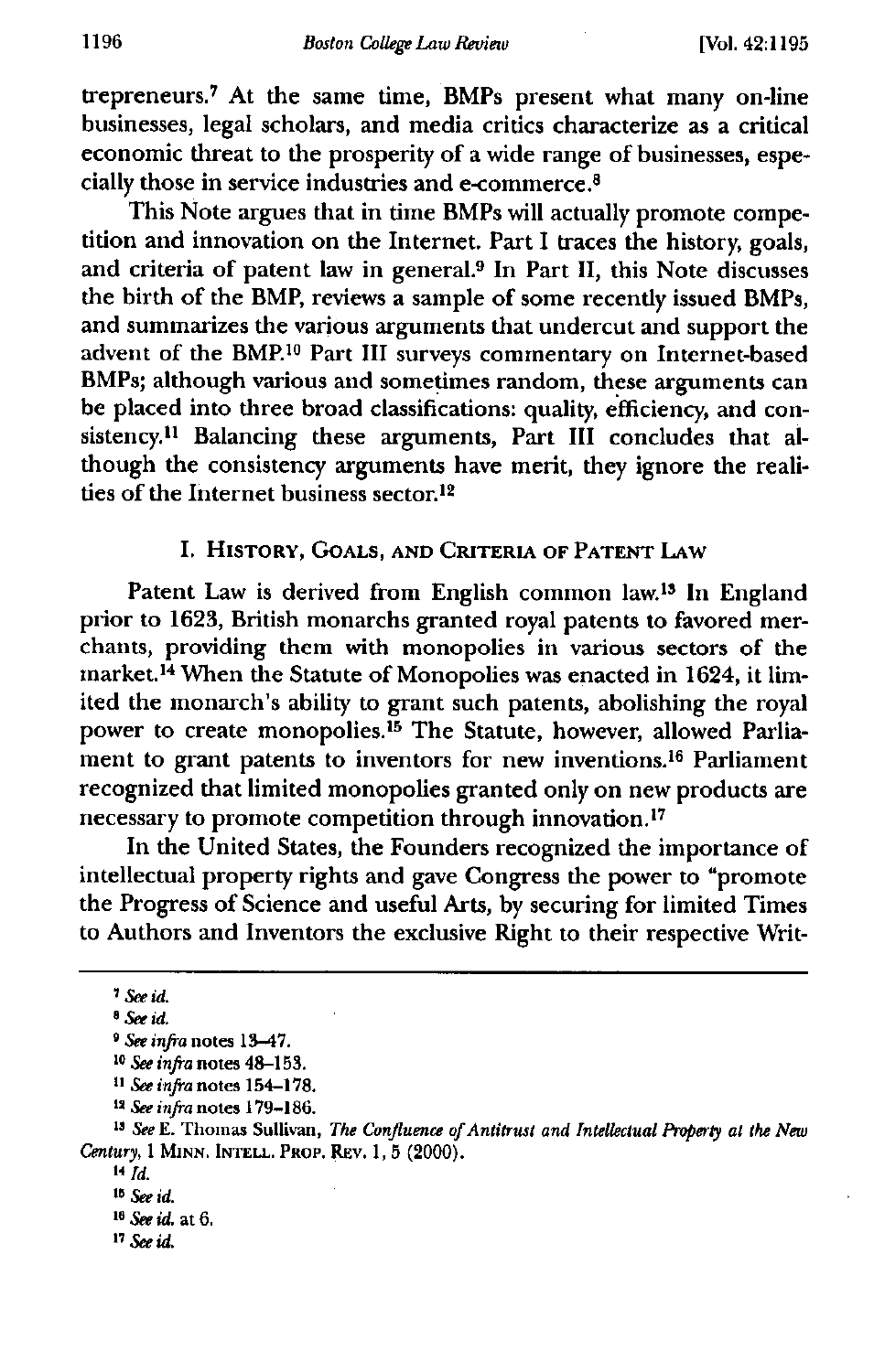ings and Discoveries." 18 Pursuant to this mandate, Congress allowed patents of any "new and useful process, machine, manufacture or composition of matter."<sup>19</sup> The patent statute granted inventors, artists, and creators the right to exclude others from making, copying, using, or selling their inventions and artistic works.<sup>20</sup>

The goal of patent law is to provide incentives for innovation and dissemination (the ultimate contribution of the innovation to the public domain), thereby enhancing consumer welfare.<sup>21</sup> Generally, society needs patents to motivate technological advances.<sup>22</sup> Patents assure innovators that marketable inventions will generate profits for themselves, not their rivals.<sup>23</sup> This protection is particularly necessary to inspire innovations since research and development costs can be extremely high. 24 Without patent protection, innovators would be less able to ensure a return on their considerable investment because imitators may appropriate the invention without compensating the innovator.25 Patent law thus assumes that quality of life would suffer greatly from the technological stagnation that would result absent patent protection.26

The patent laws contain two mechanisms to achieve their objectives of innovation, dissemination, and resultant consumer welfare.<sup>27</sup> First, establishing enforceable property rights that protect creation, and avoid exploitation and "free riding" of imitators, creates incentives for innovation.28 Patents confer rights to exclude others for a period of seventeen years from the date of issue. 29 This power to exclude is the very essence of the right conferred by patent law.<sup>30</sup> By asserting the right of exclusion, firms holding patents can essentially foreclose

**<sup>23</sup>** *See Guidelines, supra* note 21, § 1.0.

<sup>21</sup> *See* Leo J. Raskind, *The State Street Bank Decision: The Bad Business of Unlimited Patent Protection for Methods of Doing Business,* **10 FORDHAM INTELL. PROP. MEDIA & ENT.** L. J. 61, 70-71 (1999).

**<sup>23</sup>** *See id.*

**<sup>16</sup> U.S. CONST.** *art. I, §* 8.

**<sup>19</sup>** 35 U.S.C. § 101 (1994).

*<sup>&</sup>quot; See 35 U.S.C. §* 154 (1994).

*<sup>21</sup> Justice Department, ITC Adopt Intellectual Property Guidelines,* 68 Antitrust *&* Trade Reg. Rep. (13NA) No. 1708, at 476-77 (Apr. 13, 1995) [hereinafter *Guidelines].*

**<sup>22</sup>** *See* Rochelle Cooper Dreyfuss, *Are Business Method Patents Bad for Business!,* 16 **SANTA CLARA COMPUTER** *&* **HIGH** nut. L.J. 263, 265 (2000).

**<sup>26</sup>** *See id.*

*<sup>27</sup> See* **GUIDELINES,** *511Inn* note 21, § 1.0

*<sup>&</sup>quot; Id.*

**<sup>29</sup>** *See id.*

*<sup>&</sup>quot; See* Cont'l Paper Bag Co. v. E. Paper Bag Co., 210 U.S. 405, 429 (1908).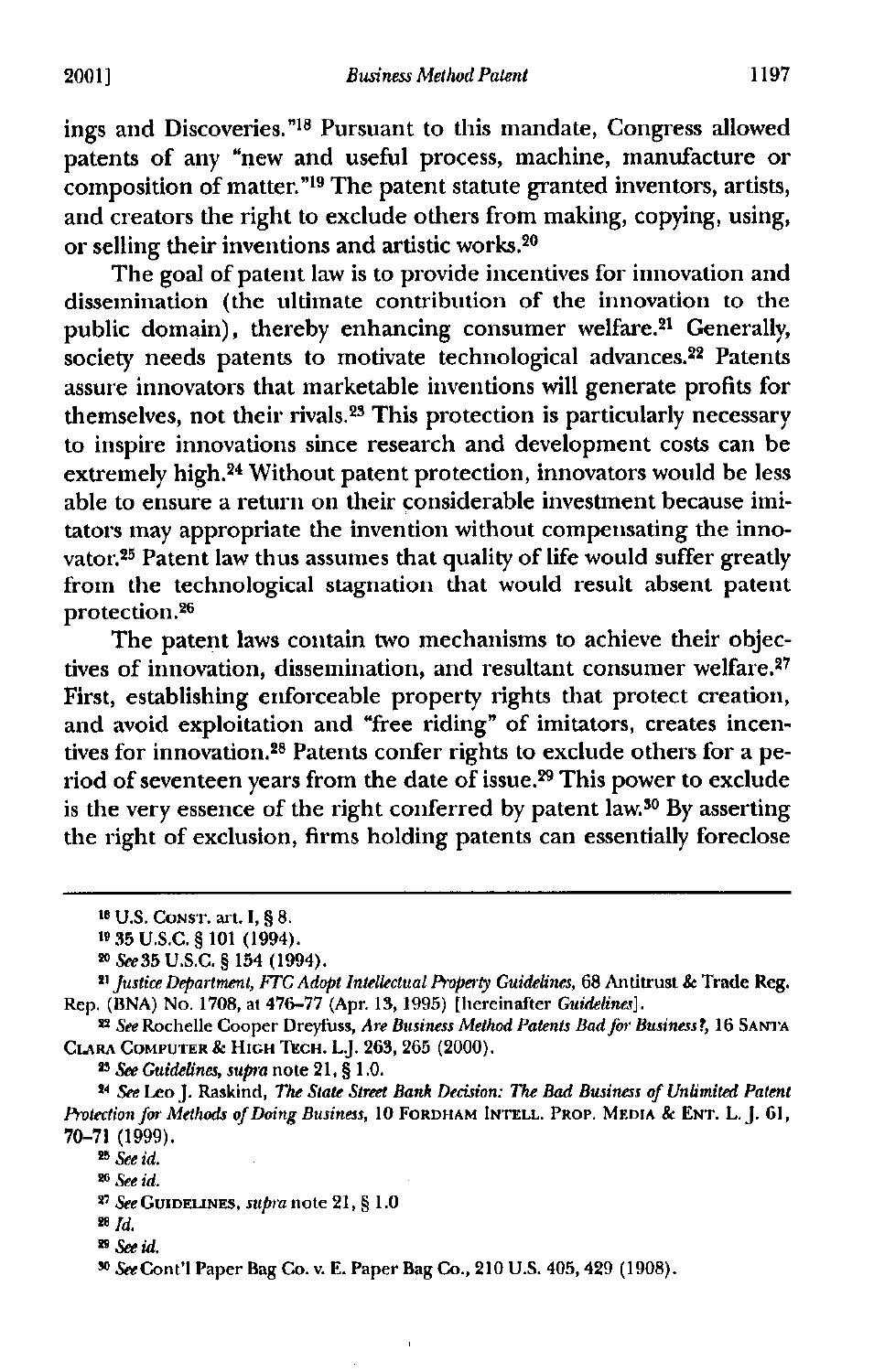competition with respect to the patented subject matter.<sup>31</sup> Moreover, the power to exclude allows inventors to raise prices for their innovative products and services above the cost-based levels that would otherwise prevail in a competitive market 32 To the extent monopoly means increasing prices and decreasing output, patent law must confer some monopoly power to serve its primary purpose of providing financial rewards.<sup>35</sup> Thus, patent law grants a limited term monopoly offering both an incentive and reward for innovation.<sup>34</sup>

The second mechanism of patent law involves a trade off. Patent law is based on quid *pro quo:* in exchange for the monopoly and all of its associated benefits, the patentee must fully disclose the specifics of the invention to society.<sup>35</sup> Full disclosure of the invention of a new and useful product or more efficient process increases the knowledge base of society and promotes innovation.<sup>36</sup> Patents, therefore, are the "price that society pays to encourage inventors to invent and then share their inventions with the public."37 Furthermore, the introduction of new products and processes of manufacturing in the economy leads to increased employment and better lives for our citizens.<sup>38</sup>

In order for patents to promote innovation without harming competition, patent law imposes strict requirements for a patent to be granted.<sup>39</sup> A valid patent must cover proper subject matter, and be useful, novel, and nonobvious.<sup>40</sup> The proper subject matter for a patent is described broadly and generally in the Patent Act as "any new and useful process, machine, manufacture, or composition of matter, or any new and useful improvement thereof. **"41** A patent will not issue, however, if the differences between the invention' seeking the patent and other known, previously established inventions (called "prior art") "are such that the subject matter as a whole would have been obvious at the time the invention was made to a person having ordi-

**<sup>56</sup>** *See* **GUIDELINES,** *supra* note 21, § 1.

**<sup>37</sup>** Hulse, *supra* note 35, at 494.

*sl See id.*

**<sup>32</sup> JAY DRATLER, JR., LICENSING OF INTELLECTUAL PROPERTY §** 6.02 [2) (2000)

**<sup>55</sup>** *See id.*

*<sup>.&</sup>quot; See* Sullivan, *supra* note 13, at 1-2.

**<sup>55</sup>** *See* Dratler, supra note 32, § 6.02 [2]; Robert Hulse, Note, *Patentability of Computer Software After* State Street Bank & Trust Co. v. Signature Financial Croup, Inc.: *Evisceration of the Subject Matter Requirement,* 33 **U.G. DAVIS** L. **REV,** 491, 494 (2000).

<sup>38</sup> *See* Derek .). Jardicu, *Intellectual Property and Antitrust,* 572 **PRAC.** L. **INST.** 351, 357 (1999).

*<sup>&</sup>quot; See* Hulse, *supra* note 35, at 495.

**<sup>40</sup>***see id.*

**<sup>41</sup>** 35 U.S.C. § 101 (1994).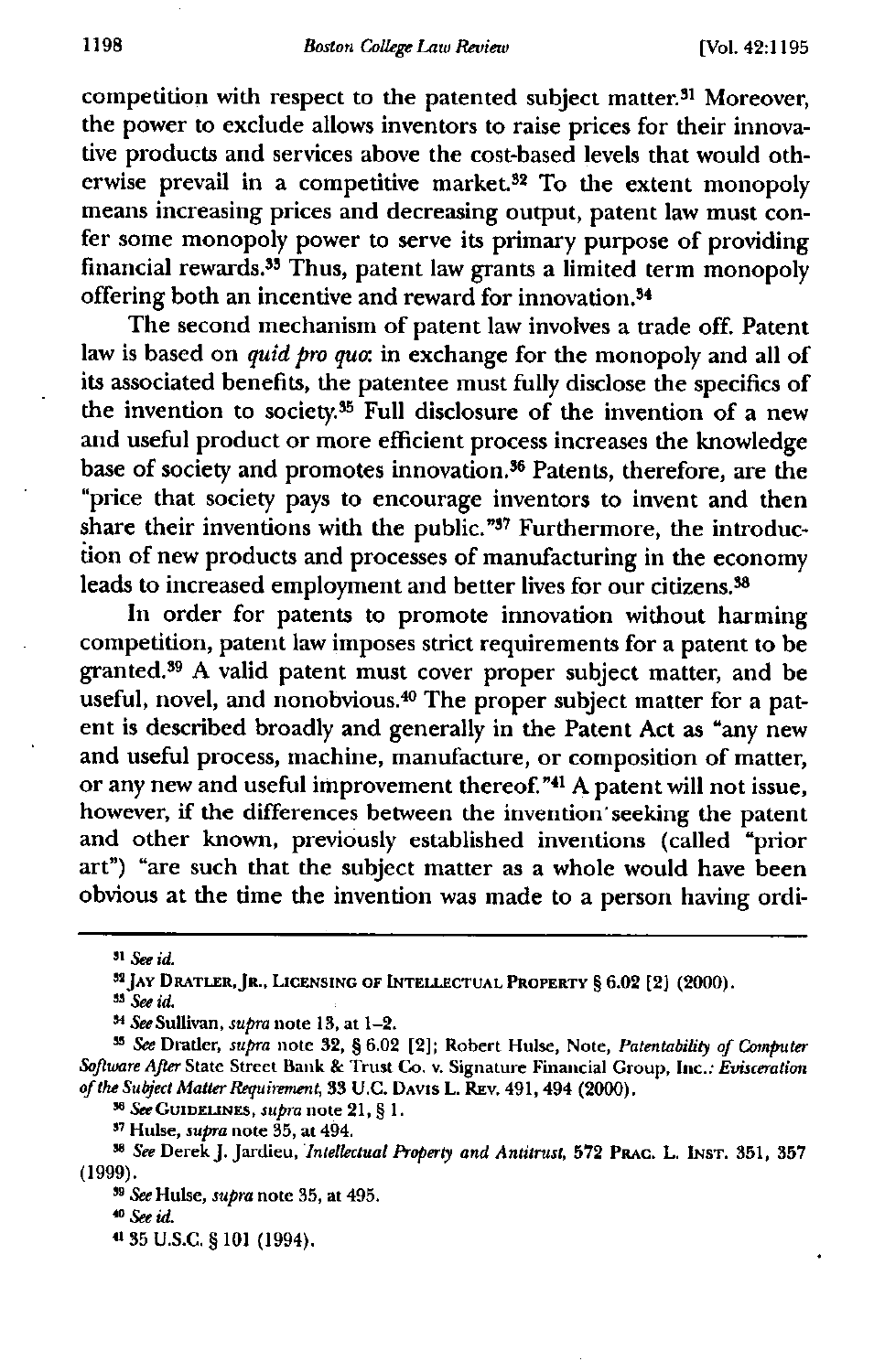nary skill in the art to which said subject matter pertains . **."42** Prior art, the legal term for previously published descriptions of a patented invention, is the reference point or baseline by which the Patent and Trademark Office (PTO) judges the newness or novelty of a description in a submitted patent application.<sup>43</sup>

Historically, business methods were not patentable because they fell under the general premise that abstract ideas or theories were not patentable subject matter.<sup>44</sup> One specific manifestation of this attitude was the so-called "business method exception" to patentable subject matter.<sup>45</sup> This court-made exception was that "no mere abstraction, no idea, however brilliant can be the subject of a patent irrespective of the means designed to give it effect." $46$  Thus, even if a new business process or operation yielded a new substance, only the resultant substance and not the process was deemed patentable subject matter under the exception.47

#### **II. THE BIRTH OF THE** BMP

In 1998, the United States Court of Appeals for the Federal Circuit formally dissolved the business method exception in *State Street Bank & Trust Co. v. Signature Finance Group, Inc. 48 State Street* involved a computerized business method that pooled mutual fund assets into an investment portfolio that was organized as a partnership for tax benefits.49 The case firmly held that a financial business method that transforms data to produce a "useful, concrete and tangible result" is eligible for patent protection.<sup>50</sup> Moreover, the Federal Circuit abrogated the business method exception as an unwarranted limitation to statutory subject matter.<sup>51</sup> BMPs, the Federal Circuit held, must be

*<sup>45</sup> See* Friedman, *supra* note 44, at 48,

<sup>48</sup> *Hotel Sec. Checking,* 160 F. at 469.

**<sup>9</sup>°** *Id.* at 1373.

**51** *See id.* at 1375.

*<sup>42</sup> Id. §* 103 (a) .

*<sup>42</sup> See* William Smith, *Patent This!,* A.B.A. J., Man 2001, at 52.

*<sup>&</sup>quot; See* Steven L. Friedman et al., State Street Bank and Trust Company v. Signature Financial Group, Inc.: *Seeking the Keys to Cyberspace,* 589 **FRAC. L. INST.** 31, 48 (2000). *See generally* Hotel Sec. Checking Co. v. Lorraine Co., 160 F. 467 (2d Cir. 1908).

<sup>47</sup> Rinaldo Del Gallo, III, *Are Methods of Doing Business Finally Out of Business as a Statutory Rejection?,* 38 IDEA 403, 404 (1998).

<sup>48</sup> *See* 149 F.3d 1368, 1374 (Fed. Cir. 1998). The Federal Circuit is the exclusive appellate court for patent cases. *Appeals, Appellate Jurisdiction-Patent Claims,* 16 No. 8 **FED. LITIGA-TOR** 212, Aug. 2001.

**<sup>49</sup>** *See* 149 F.3d at 1374.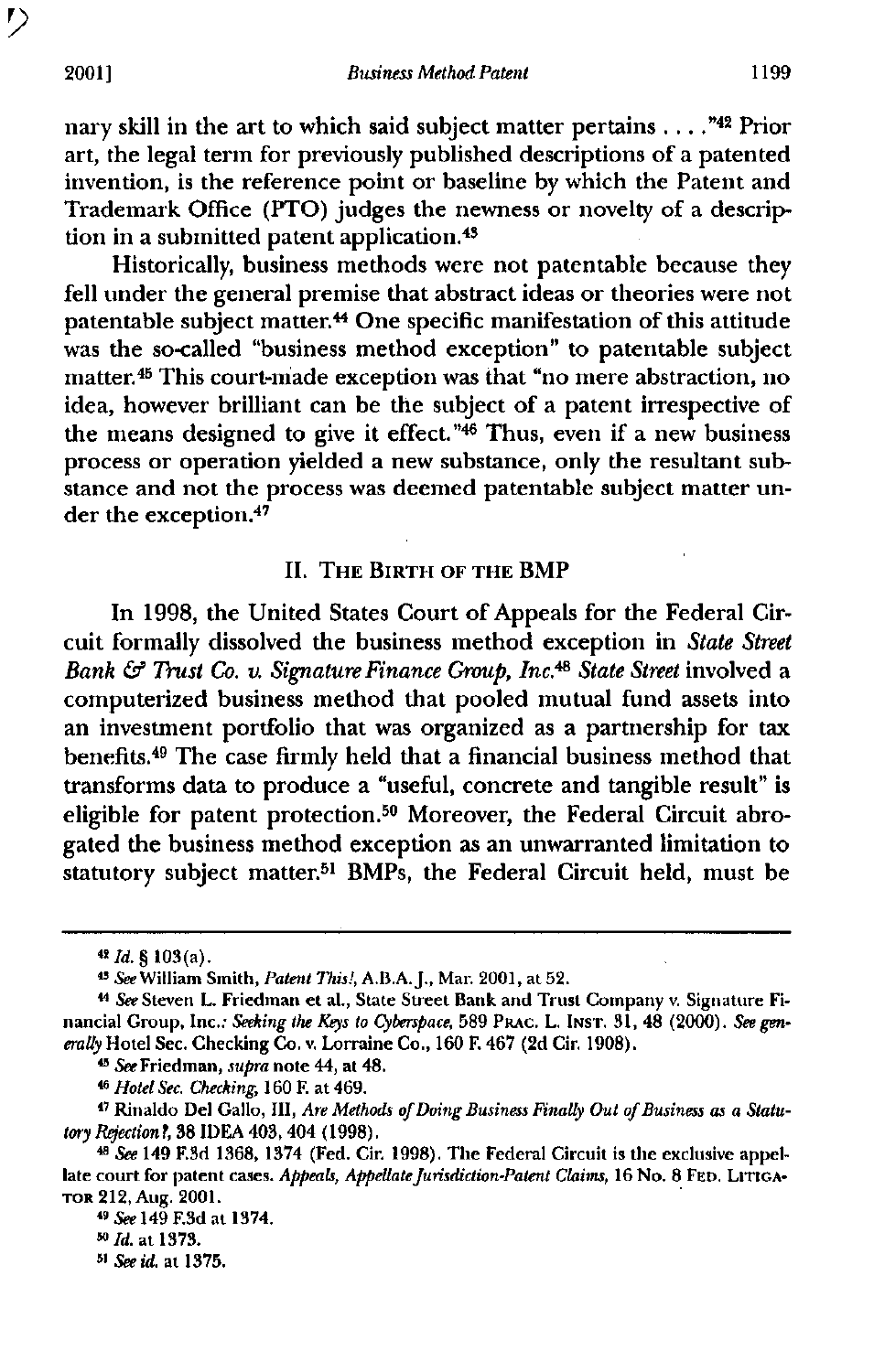۱

held to the same legal requirements for patentability as any other innovation.52

The following year, the Federal Circuit reaffirmed *State Street in AT&T col. v. Excel Communications, Inc.53 AT&T* dealt with business procedures for converting data on long distance calls and creating billing information.<sup>54</sup> The *AT&T* Court clarified and strengthened the *State Street* holding by establishing that any computer-implemented invention, apparatus, or method that is new and useful is patentable subject matter.55 Collectively, *State Street* and *AT&T* eviscerated the socalled business method exception.<sup>56</sup>

Although the broad language of these decisions appears to have lifted the business method exception for all types of business ventures, the expansion of statutory subject matter has most dramatically affected the Internet-based business sector.57 The *State Street* decision had such an enormous impact on business-related inventions on the Internet because it is there that methods of doing business have rapidly combined with emerging computer technology to fuel the emergence of e-commerce.58 Accordingly, Internet companies, more than any others, have received wide publicity and sparked persistent controversy for the skillful exploitation of their patents. <sup>59</sup>

Recently, the most provocative patent controversies involve Amazon.com and Priceline.com.68 Amazon, the nation's largest online bookseller, holds a patent on its "one-click" checkout feature.<sup>61</sup> This streamlined online checkout feature is the Web analogue of the items arranged near the supermarket register designed to trigger impulse buying.62 Amazon sued BarnesandNoble.com alleging that the latter's single-click Express Lane Web purchasing technique infringed on the former's "one-click" checkout feature. 63 The U.S. District Court for the Western District of Washington preliminarily enjoined Barne-

*55 See* Richard M. Steuer, *Special Sports Issue: Antitrust and the Business of Sports,* 14 **ANTI-TRUST** 4, 4 (2000).

**<sup>61</sup>** *See* Seth **H.** Ostrow, *Is All This Skepticism Warranted,* N.Y. Lj., Mar. 27, 2000, § 7.

*" See Smith, supra* note 43, at 49.

°See Amazon.com , Inc. v. Barnesandnoble.com, Inc. 73 F. Supp. 2d 1228, 1249 (W.D. Wash. 1999).

**<sup>52</sup>** *See id.*

**<sup>55</sup>** *See* 172 F.3d 1352, 1357-58 (Fed. Cir. 1999).

**<sup>54</sup>** *See id.*

**<sup>65</sup>** Friedman, supra note 44, at 53.

**<sup>66</sup>** *See id.*

*<sup>57</sup> See* Dreyfuss, *supra* note 22, at 267; Scheinfeld, *supra* note 1, at 17.

*<sup>&</sup>quot; See* Friedman, *supra* note 44, at 57.

*<sup>&</sup>quot; See id.*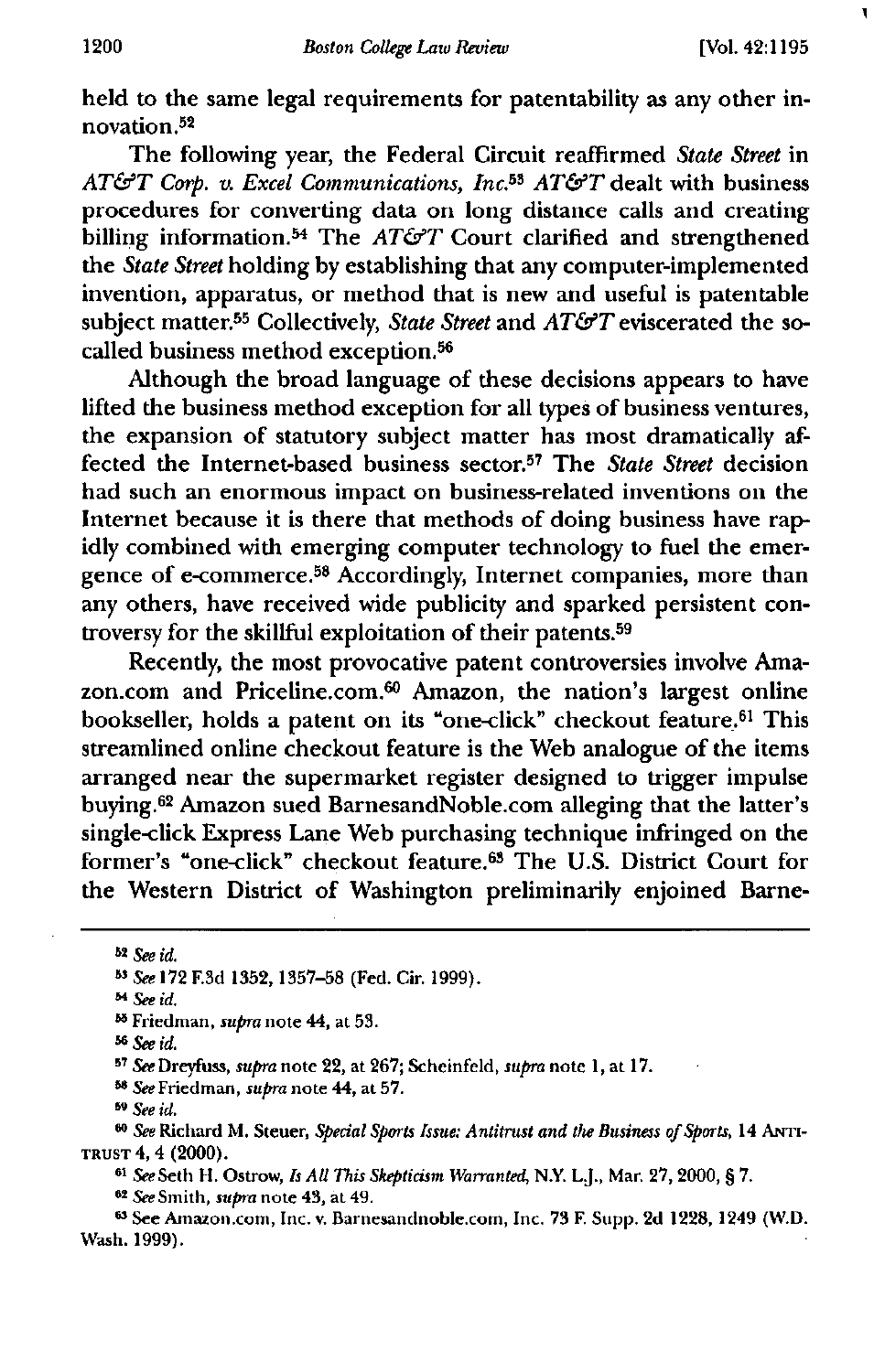sandNoble.com from continuing to offer an "Express Lane" feature that infringed the claims of Amazon's patent.<sup>64</sup> The District Court reasoned that "[e] ncouraging Amazon to continue to innovate—and forcing competitors to come up with their own ideas—unquestionably best serves the public interest."<sup>65</sup> Nevertheless, the patent and the ruling prompted harsh criticism and fueled calls to boycott Amazon because of its attempts to "tax e-commerce through patents."66 Recently, the Federal Circuit lifted the preliminary injunction, but the ultimate patent infringement trial is still pending. <sup>67</sup>

Similarly, Priceline.com received a patent for its "reverse auction" service: an e-commerce system that enables consumers to name their own price for a variety of goods and services.<sup>68</sup> Like the Amazon.com patent, the Priceline.com patent has been roundly criticized as neither novel nor non-obvious.<sup>69</sup> In fact, the Priceline.com patent inspired a Forbes Magazine reader to comment: "Cool! Jay Walker has apparently patented the 'business method' known as the Dutch auction—a method by which the U.S. Treasury sells hundreds of billions of dollars' worth of securities each year."70 Along these lines, skepticism concerning BMPs in e-commerce is growing, fueling increasing vigilance by on-line companies to expose rival BMPs as invalid."

#### A. *Criticism of BMPs*

Generally, the critics of BMPs have had little trouble pointing out hypothetical and actual examples of "absurd" or otherwise undesirable results of patenting business methods. 72 Some of these hypotheticals emphasize the critics' concerns: "Think how the airline industry might now be structured if the first company to offer frequent flyer miles had enjoyed the sole right to award them  $\dots$ ;"<sup>73</sup>

**<sup>64</sup>** *See* Jeffrey A. Berkowitz, *Business Method Patents: Everybody Wants to Be a Millionaire,* 609 **Pane.** L. **INST.** 7, 36 (2000).

*Amazon.com,* 73 F. Stipp. 2d at 1249.

<sup>613</sup> *See* Ostrow, *supra* note 61, § 7.

**<sup>67</sup>** *See* Amazon.com , Inc. v. BarnesandNoble.com , Inc., 239 F.3d 1343, 1360-62 (Fed. Cir. 2001) (holding BarnesandNoble.com mounted serious challenge, based on obviousness in light of prior art, to validity of patent claiming single action method and system for placing purchase order over Internet, precluding preliminary injunction).

<sup>133</sup> *See* Berkowitz, *supra* note 64, at 25-26.

*as See* Dreyfuss, *supra* note 22, at 268; Ostrow, *supra* note 61, § 7.

**<sup>76</sup>** Dreyfuss, *supra* note 22, at 268.

<sup>71</sup> Ostrow, *supra* note 61, § 7.

<sup>73</sup> *See id.*

<sup>77</sup> Dreyfuss, *supra* note 22, at 264.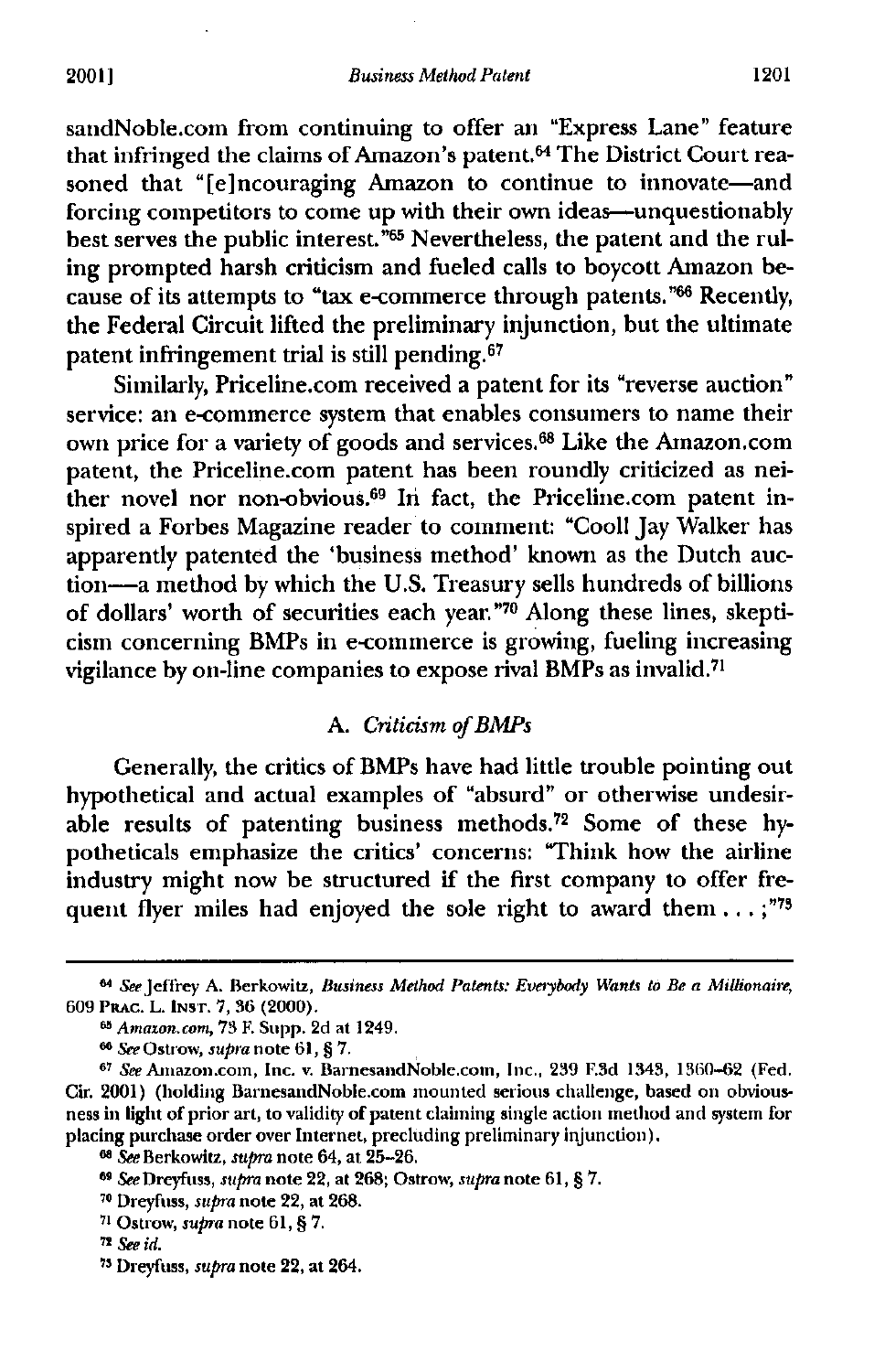**"What . . . if Federal Express had been able to force all commercial shippers to choose between continuing to use inefficient methods of moving freight or paying a significant royalty to use the concept of centralized shipping hubs using computerized package tracking?"; <sup>74</sup> and, "[What if] one bank foreclose [d] all others from offering ATM or home banking services to their customers?"78 These concerns reflect trepidation regarding the extension of patentability to processes or business methods generally, as opposed to the traditional physical substance or result."**

**With respect to e-commerce specifically, the commentators need not rely solely on hypothetical BMPs to make their point. Although the Priceline.com and Amazon.com patents received notoriety in the headlines, the PTO has issued other BMPs since** *State Street* **that have been harshly criticized." For instance, Cybergold Inc. secured patents protecting a method of providing "awards to Internet users in exchange for reading paid online advertisements?" Similarly, Linkshare Corp. secured a patent protecting a method "where online merchants can refer customers to** each other **and receive a share of the transac**tions resulting from that traffic."<sup>79</sup> These patents have been harshly criticized as lacking the requisite novelty and nonobviousness.<sup>80</sup>

**Some commentators argue that despite** *State Street's* **holding that business methods must meet the novelty and nonobvious requirements for patentability, mundane patents, or at least patents of known methods, are likely to continue to issue for conceptual, practical, and subjective reasons.81 Conceptually, these commentators argue that patents of poor quality will issue because the standards of novelty and inventiveness are not absolute but are field-dependent. 82 "[N]ow that the Federal Circuit has decided that [business methods] should be considered patentable, the standards will be adjusted to make sure these patents are generally granted: 13 Thus, to the extent that an otherwise familiar practice is extended to a new field, or even an ex-**

**<sup>74</sup>** Scheinfeld, supra note 1, at 20-21.

*<sup>&</sup>quot; Id.* at 21.

**<sup>79</sup>** *See id.*

**<sup>77</sup>** *See* Ostrow, *supra* note 61, § 7 (stating that "[s]ome e-commerce patents are labeled 'absurd'").

**<sup>79</sup>** Scheinfeld, *supra* note 1, at 15 (Patent Nos. 5,855,008 and 5,794,210).

**<sup>79</sup>** *Id.* at 16 (Patent No. 5,761,857),

<sup>90</sup> *See id.*

**<sup>91</sup>** *See* Dreyfuss, *supra* note 22, at 268-69.

*<sup>&</sup>quot; See id.* at 268.

*Id.* at 269.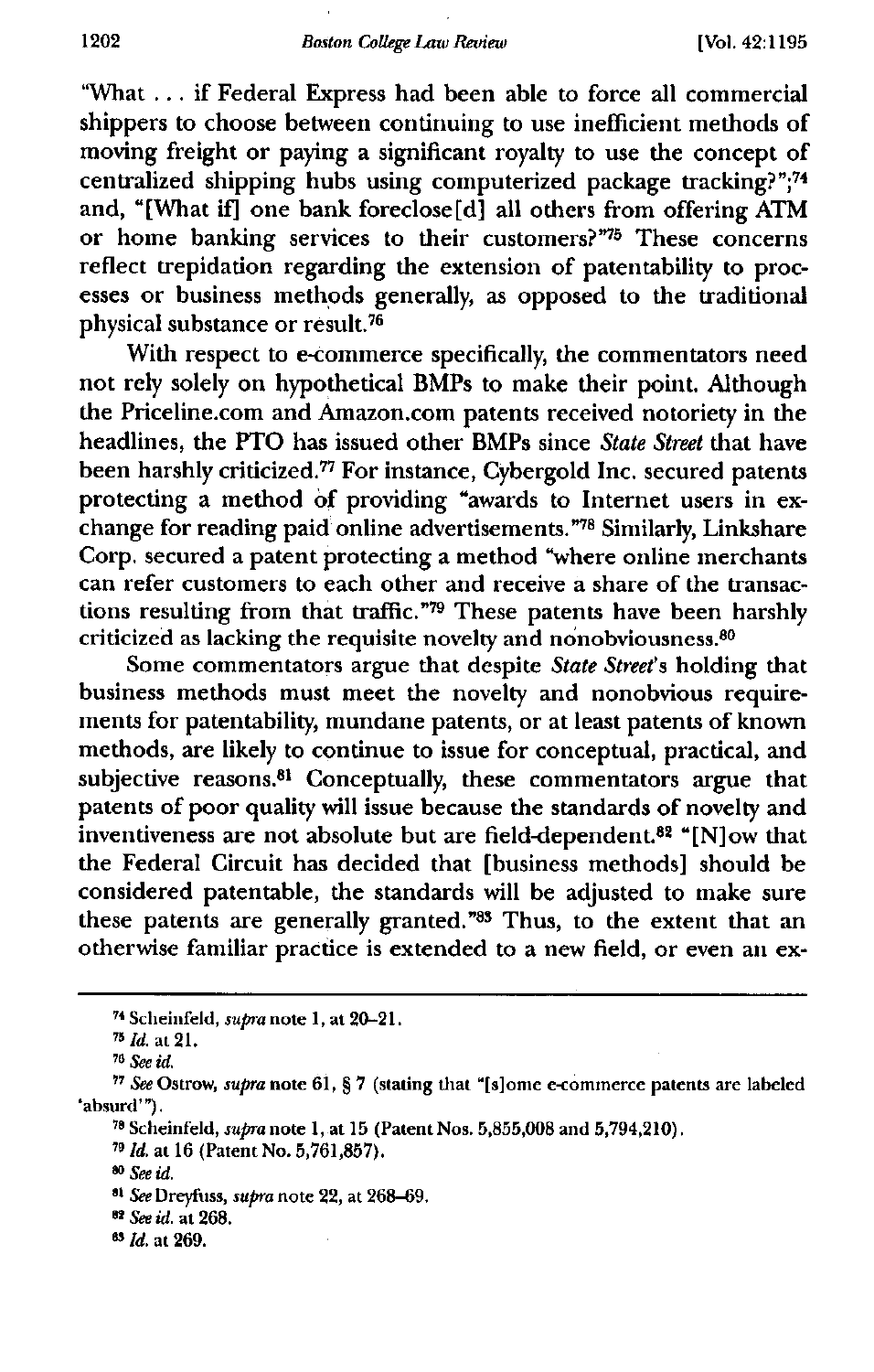isting field undergoing a transition to an e-commerce platform, these commentators argue that the patents will issue. <sup>84</sup>

Practically, some commentators argue that newness of BMPs means that there is sparse business concept-related prior art by which patent examiners can construe novelty, making it inevitable that invalid patents will issue.<sup>85</sup> Not only is the prior art database thin, but any affirmative search for prior art is exceedingly complex because business methods predate all notions of a patent regime. 86 Subjectively, judges are susceptible to the "gee whiz" phenomenon, which results in the validation of otherwise invalid patents simply because the business method is affiliated with a technology with which the judges are unfamiliar.<sup>87</sup> These commentators assert that judges will patent what they do not understand, and that they are unlikely to understand the Internet. <sup>88</sup>

Commentators that concentrate on the practical problems posed by the *State Street* decision insist that the expanding scope of patent protection afforded by *State Street* and its progeny, combined with the publicity BMPs have received, has caused a flood of new applications being submitted to the PTO.<sup>89</sup> As one such pundit observed:

[A]n increased number of patents are being issued in spite of the often-heard criticism that the USPTO lacks adequate manpower and databases of prior art that provide for an effective, expeditious examination of software and business method patents applications to ensure that their disclosed inventions meet the statutory requirements that they be novel and nonobvious with respect to prior art.<sup>90</sup>

These critics conclude that this overload of applicants, inadequate manpower, and thin knowledge base of prior patents, articles, or public uses at the PTO results in a lower quality of review and thus the issuance of invalid patents.<sup>91</sup>

Aside from the quality of the BMPs that are issuing, many critics condemn BMPs as anti-competitive and anti-innovative. 82 In this re-

*<sup>88</sup> See* Dreyfuss, *supra* note 22, at 270.

- **<sup>81</sup>** *See id.;* Ostrow, *supra* note 61, § 7.
- *" See* Dreyfuss, supra note 22, at 274.

**<sup>84</sup>** *See id.*

*See* Dreyfuss, *supra* note 22, at 269.

<sup>66</sup> *See* Raskind, *supra* note 24, at 84.

<sup>67</sup> *See id.* at 270.

*as See id.*

<sup>&</sup>lt;sup>90</sup> Guffey, *supra* note 6, at 28.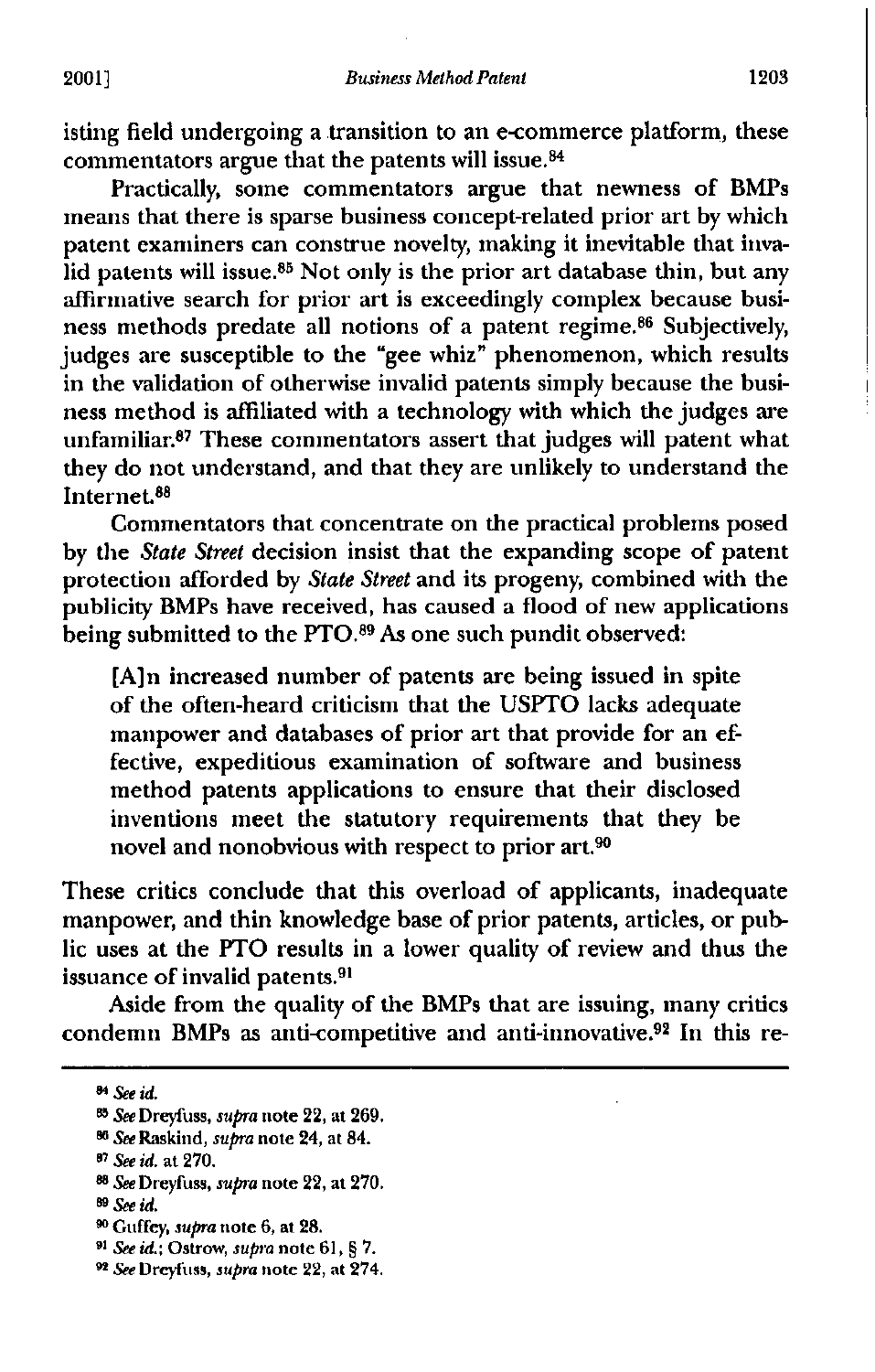gard, the critics fundamentally pose two important questions. First, there is concern whether BMPs in e-commerce will fuel the explosive growth and innovation witnessed in the Internet or whether BMPs will dampen the incentive to innovate by thwarting innovators.<sup>93</sup> Second, there is concern whether BMPs will lead to economic inefficiency by trapping businesses in wasteful methods of employing manpower, because those companies lack the patent rights entitling them to more rational means of deploying their resources.<sup>94</sup>

Furthermore, some commentators charge that BMPs breed inefficiency, which adversely affects innovation and the economy.<sup>95</sup> They point out that weak BMPs, even ones ultimately invalidated by the courts, promote inefficiencies for three reasons. 96 First, investors are wary of an enterprise that must win a lawsuit before it can succeed.<sup>97</sup> Second, the BMPs existing in the time between issue and invalidation can inoculate businesses from industry-wide shakeouts, which ordinarily weed out the least competent businesses.<sup>98</sup> Third, once a degree of loyalty develops, patrons will not care if the patent is invalidated and rival sites are permitted to use the business method.<sup>99</sup> Thus, these critics hold that the barriers to innovation posed by BMPs defy judicial correction because the patents do not need to be operative for long to be detrimental to competition, innovation, and the economy.<sup>100</sup>

One commentator takes the inefficiency argument a step further, arguing that business methods differ from the bulk of patent claims in that business methods are developed in the arena of competition, rather than in a laboratory environment.<sup>101</sup> The argument is based on the assertion that interactive emulation more than innovation is the driving force of business method changes.<sup>102</sup> Thus, the argument strikes at the policy rationale of the patent system: if emulation and not innovation leads to more efficient business methods, then the grant of monopoly power serves no socially beneficial purpose.<sup>103</sup> In-

**<sup>94</sup>** *Id.*

9° *See id.*

*<sup>97</sup> See id.*

*<sup>98</sup> See id.* **<sup>99</sup>** *See id.* at 270-71.

<sup>100</sup> *See* Dreyfuss, *supra* note 22, at 272. <sup>101</sup> *See* Ftaskind, *supra* note 24, at 102.

102 See id.

**103** *See id.*

**<sup>99</sup>**Scheinfeld, supra note 1, at 22-23.

*<sup>99</sup> See* Dreyfuss, *supra* note 22, at 274.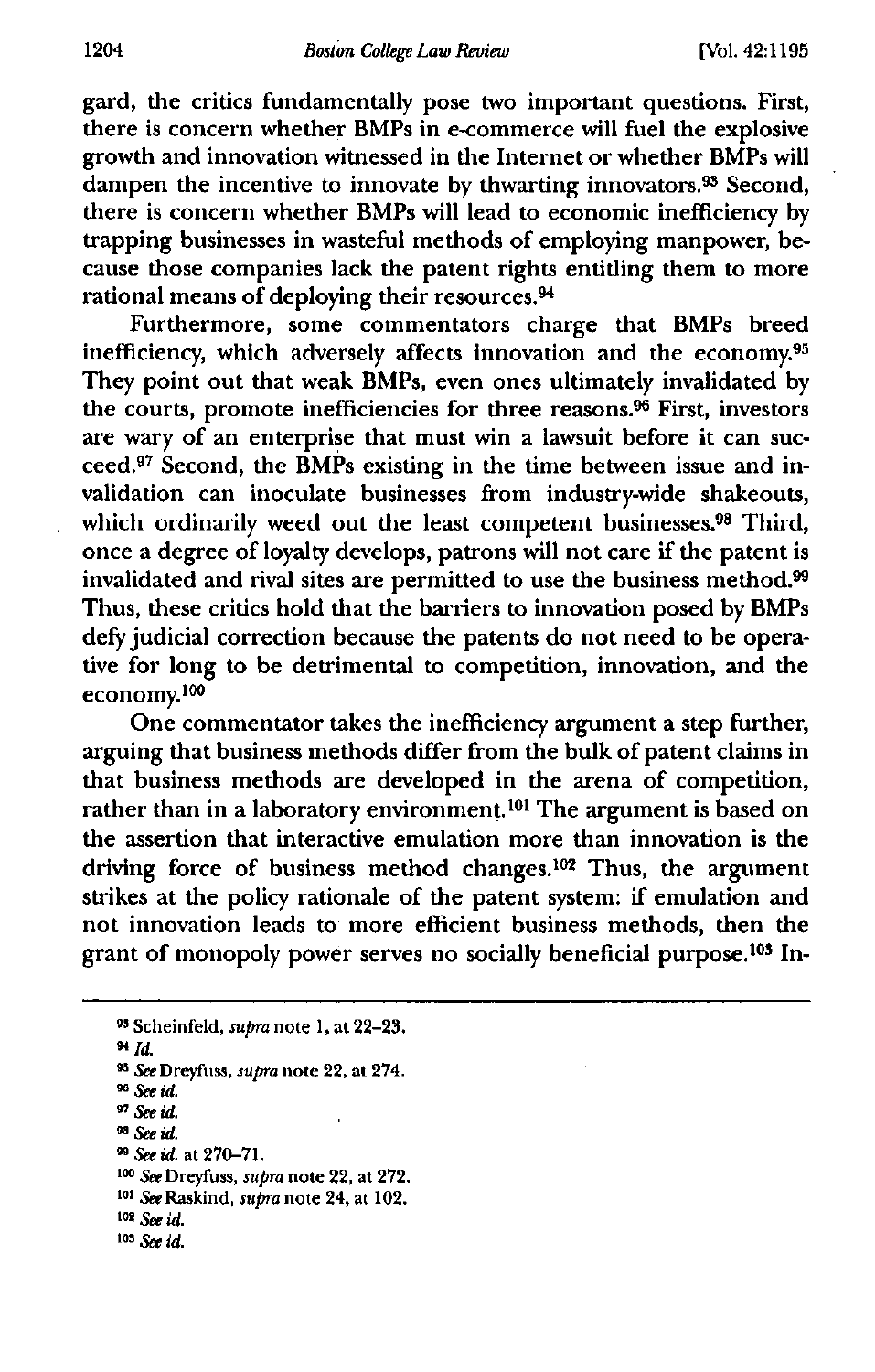sensitivity to this feature of business methods leads to a failure to strike the proper balance between the incentive/reward attributes of a patent and its potential for a monopoly. <sup>104</sup>

In addition, some critics point to licensing as another example of economic inefficiency caused by BMPs.<sup>105</sup> BMPs, they argue, threaten the economic viability of those, businesses finding that many vital methods for improvement are only available to them at great costs the price of taking licenses from the owners of BMPs or of defending patent infringement litigation.<sup>106</sup> "If the boom in business method patents continues at its accelerated pace, the so-called superhighway of electronic commerce could be partially converted into a toll road," one observer warns.<sup>107</sup> Thus, these critics liken such extortionary licensing to taxing the Internet via patents. $108$ 

Moreover, commentators further contend that BMPs defy the anti-free-rider and pro-disclosure justifications that are foundational to patent law in general.<sup>109</sup> Simply put, business methods are difficult to free-ride on because they are largely firm-specific, and there is no need to encourage disclosure since they are practiced in public.<sup>110</sup> Patented products, because of their condoned monopoly status, result in higher costs, lower quality, and lower quantity.<sup>111</sup> Thus, the patenting of business methods, these commentators contend, does not result in the same positive social characteristics of other types of patents, but they embody all of the same costs.<sup>112</sup>

Significantly, while these critics eschew BMPs in general, some commentators embrace patents on software.<sup>113</sup> In fact, some consider limited business methods intimately associated with software implementations to be acceptable candidates for protection.<sup>114</sup> Under such an approach, "Internet utilization of real world models might still be patentable, but now only when the translation actually required inventiveness, that is, the creation of nonobvious implementing tech-

t

**<sup>104</sup>***see id,*

*"5 See Guffey, supra* note 6, at 26.

- <sup>112</sup>*see Id.*
- **<sup>113</sup>** *See id.* at 280.

<sup>00</sup> *See id.*

**<sup>107</sup>** Raskind, supra note 24, at 67.

<sup>108</sup> *See* Ostrow, *supra* note 61, § 7.

**<sup>103</sup>** *See* Dreyluss, supra note 22, at 275.

*<sup>110</sup> See id,*

**<sup>111</sup>** *See id. at* 274.

**<sup>114</sup>** *See* Dreyfuss, supra note 22, *at* 278.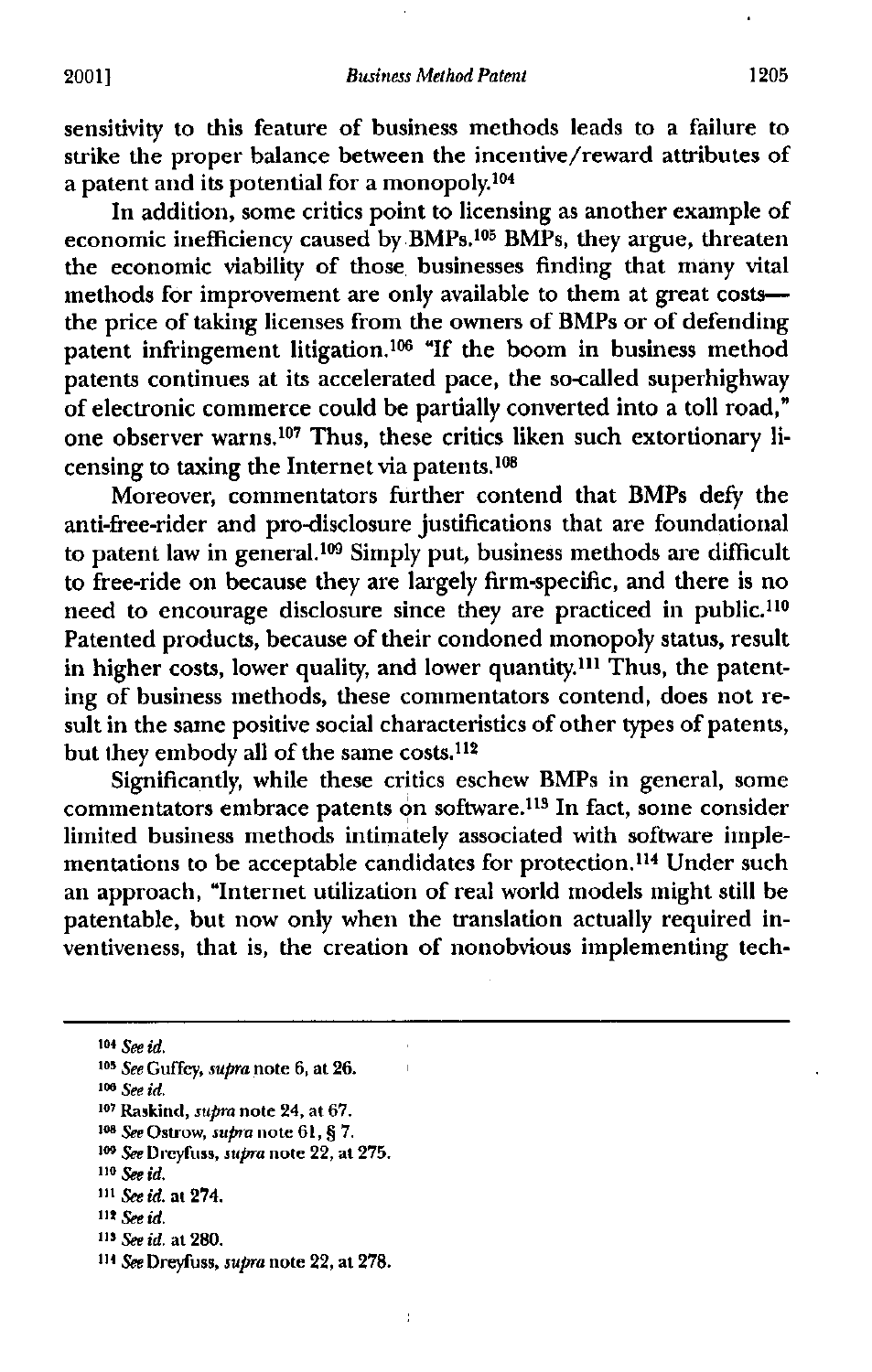nology."<sup>115</sup> Even under this more permissive view, the scope of allow**able patents under this analysis should be highly limited. <sup>116</sup>**

## **B.** *Pro-BMP Arguments*

**Generally, the other side of the BMP argument is that the business community will, in time, adapt to BMPs—just as it adapted to the patentability of software, another subject matter previously shunned by the PTO and the courts. 117 These commentators assert that "[i] t is virtually impossible to determine—at least at this time—if truly valid business concept patents are a net drag on the economy, a net plus, or** neutral.<sup>"118</sup> In fact, many of the same apocalyptic arguments attacking BMPs previously targeted software patents.<sup>119</sup> The evolution of soft**ware protection, however, did not single-handedly destroy the fabric of the nation's economy as prophesized. 12°**

**Commentators supporting BMPs allege that BMPs evoke the same response as have other new categories of human ingenuity. People complain that the patent system is not very good or very fair, it stifles ingenuity, it harms competition that would benefit the public, etc. The biotech people said (say) so, the software people said (say) so, before that, Henry Ford said so, and so on back. Much of the problem is cured with time: as the patent office gathers more prior art (by issuing patents, but in today's Internet age, examiners can find non-patent prior art without leaving the premises) and the examiners gain more expertise, the system works better."' Accordingly, some suggest that a degree in business methodologies (perhaps even a Master's in Business Administration) will inevitably become a legitimate educational credential for admission to the patent bar, just as a biology degree has become sufficient. <sup>122</sup>**

**Pro-BMP commentators point out that BMPs in e-commerce represent a technical field like any other eligible for patent protection. 123**

**<sup>118</sup> Merges, supra note 117, at 588.**

**<sup>119</sup>** *See* **Scheinfeld, supra note 1, at 23.**

**121 Roberta J. Morris,** *Business Method Patents: Good or Bad, Obi or New (and Other Miscellaneous Thoughts),* **589 PRAC. L. INST. 31, 77, 86-87 (2000).**

**in** *See id.*

**<sup>116</sup>** *Id. at* **279.**

**<sup>116</sup>** *See id. at* **278.**

**<sup>117</sup>** *See, e.g.,* **Robert P. Merges,** *As Many as Six Patents Before Breakfast: Property Rights for Business Concepts and Patent System Reform,* **14 BERKELEY TECH. L.J. 577, 588 (1999); Scheinfeld,** *supra* **note 1, at 23.**

**<sup>1</sup>"** *See id.*

**<sup>193</sup> Ostrow, supra note 61, § 7.**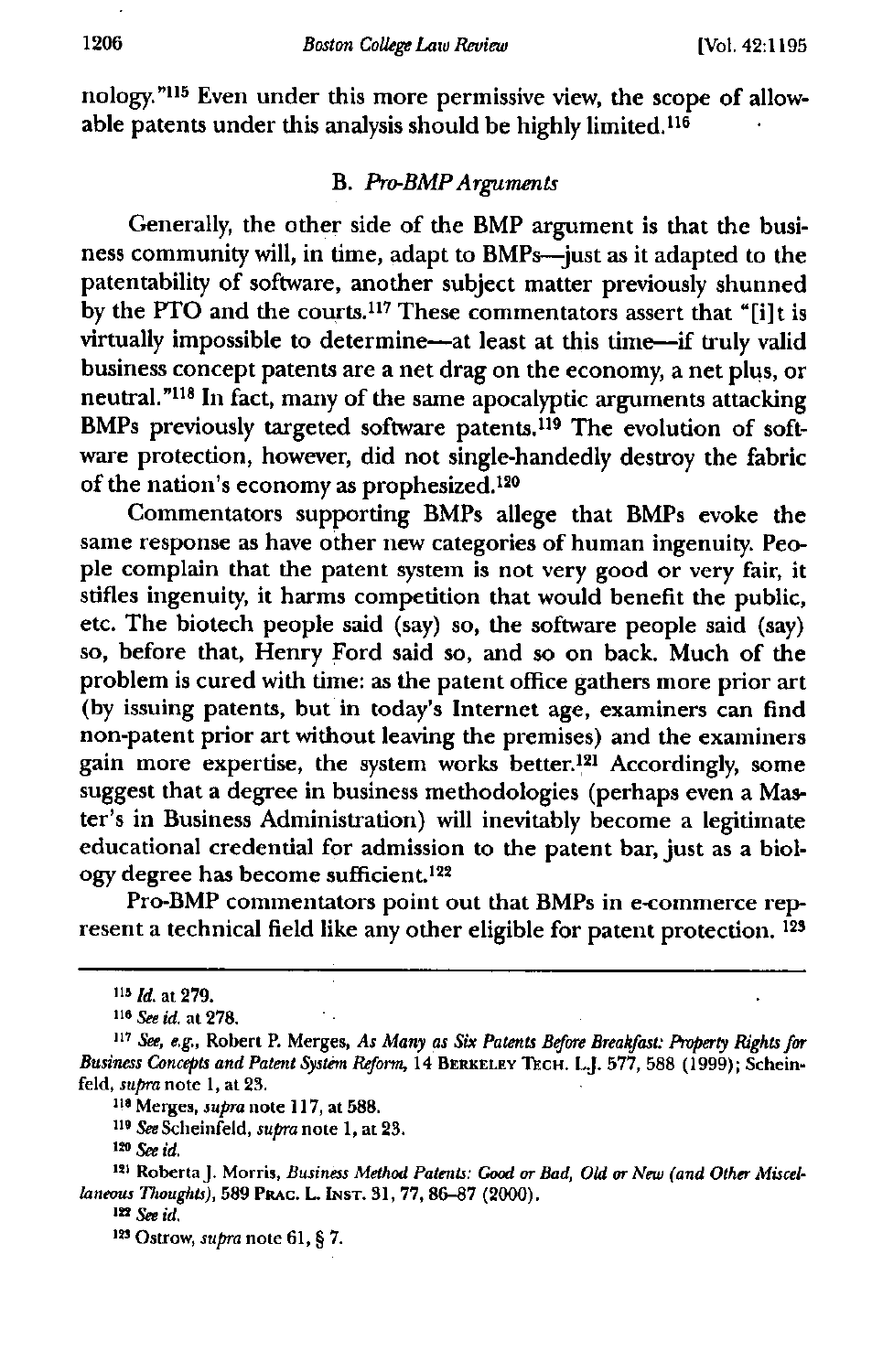"Few are likely to argue with the proposition that patents on integrated circuits or gene splicing techniques should be handled by people with proper training and with a good treatment of the prior art and technical issues involved."<sup>124</sup> BMPs, it is therefore argued, will be viewed with greater respect once they are treated in the same light as other high technology fields.<sup>125</sup>

With respect to the apocalyptic hypotheticals and the poor quality arguments asserted by the critics, pro-BMP commentators point out that the Federal Circuit downplayed their impact in *State Street* by reasoning that adequate protections against overbroad monopolies on business methods would be assured by separate sections of the Patent Code.<sup>126</sup> Specifically, these sections require that patents issue only for novel and nonobvious inventions, and mandate that such inventions must be described with specificity and definite scope.127

Following *State Street's* direction, BMP sympathizers indicate that the PTO and the courts may be taking action to limit the scope of the BMPs. 128 Specifically, pro-BMP commentators assert that although the courts are unlikely to retreat from the scope of what is patentable, they "may apply principles of patent law to narrow the scope of these patents or raise the standards for satisfying other requirements such  $\frac{1}{2}$  as nonobviousness or enablement.<sup>"129</sup> In fact, these commentators urge that there are signs that such a shift is already occurring.<sup>130</sup> Thus, to the extent some critics are complaining of overly broad patents issuing, erecting a barrier to entry and stifling competition, the counterpoint suggests that the narrow reading of the BMPs by the courts is providing a necessary check and balance to the BMP dilemma. <sup>151</sup>

Furthermore, in response to the critics who point to the PTO's inadequacies in staff and databases as factors contributing to the low quality of BMPs, some commentators urge a wait-and-see attitude for

**<sup>124</sup>***see id.*

**<sup>125</sup>** *See id.*

**<sup>129</sup>** Scheinfeld, supra note 1, at 21.

**<sup>127</sup> 35** U.S.C. §§ 102-103, 112 (1994).

**<sup>128</sup>** *See* Ostrow, *supra* note 61, § 7.

*<sup>1</sup> " See* Wang Lab., Inc. v. Am. Online, 197 F.3d 1377 (Fed. Cir. 1999) (taking narrow view of patent to find distinctions between two "bookmark" features); Civix-DDI, LLC v. Microsoft Corp. et al., Nos. 00-131, 00-1346, 00-1347, 2000 U.S Dist. LEXIS, at \*717 (D. Col. Jan. 24, 2000) (narrowly construing patent terms and finding mapping software products did not infringe Civix patent).

**<sup>151</sup>***See* Ostrow, *supra* note 61, § 7.

**<sup>129</sup>** *Id.*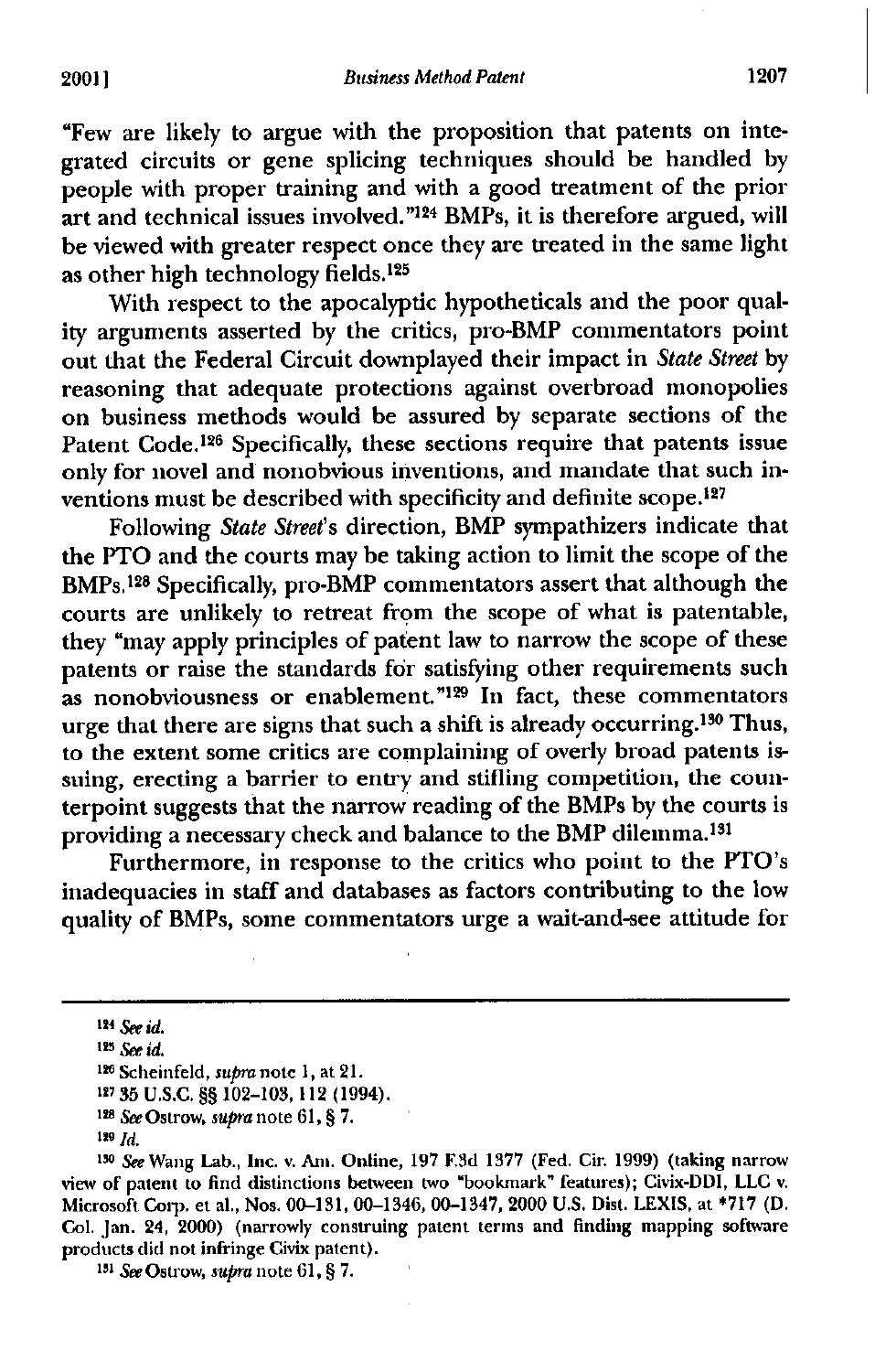several reasons.<sup>132</sup> First, the PTO is hiring more examiners skilled in **business methods and is trying to improve its review process. 133 PTO Director Q. Todd Dickenson recently announced that business method patents would be reviewed twice by the agency as a means of ensuring that higher quality BMPs will issue. 134 Second, the rapid issuance of the patents themselves is strengthening the knowledge base of the examiners. 135 Finally, commentators explain that "[0] rganizations** such as the Software Patent Institute continue their efforts to pull to**gether software prior art," an effort which can only benefit the** PTO.<sup>136</sup> Among other things, the pro-BMP commentators believe that **these efforts will enable the PTO to analyze more effectively applications against the backdrop of prior art to determine narrowly the in**vention's eligibility for protection.<sup>137</sup>

**Supporters of BMPs also point out that Congress has taken steps** to improve the BMP situation.<sup>138</sup> Soon after *State Street*, Congress en**acted the American InVentor Protection Act of 1999 to change the patent laws influencing e-commerce. 139 One of the most significant changes was the establishment of the "First Inventor Defense" to in**fringement of a business patent.<sup>140</sup> The section states that "[a] party **has a defense to a claim of patent infringement to continue practicing a method of doing business if it can establish use of the method for a year prior to the filing of the patent." 141 Before the** *State Street* **decision, the business (and legal) community believed that business methods were carved out of the patentable subject matter and therefore businesses kept them secret. 142 Congress was concerned with the prospect that businesses that understandably kept business methods secret** *pre-State Street* **may be seriously harmed if,** *post-State Street,* **a second business reinvented the method and patented it. 143 Thus,**

- **<sup>134</sup>** *See* **Berkowitz,** *supra* **note 64, at 9.**
- **<sup>133</sup>** *See id.*
- **136** *Id.*
- **<sup>I</sup> "** *See id.*
- *Bs See id.*
- **<sup>133</sup>** *See* **Ostrow,** *supra* **note 61, § 7.**
- **140** *See Id.*
- **141** *Id.*
- **<sup>142</sup>** *See* **Coffey,** *supra* **note 6, at 28.**
- **143** *See*

*in See id.; see also* **Dreyfuss,** *supra* **note 22, at 273 (acknowledging growing sentiment toward improvements at the PTO).**

**<sup>133</sup>** *See* **Ostrow,** *supra* **note 61, § 7.**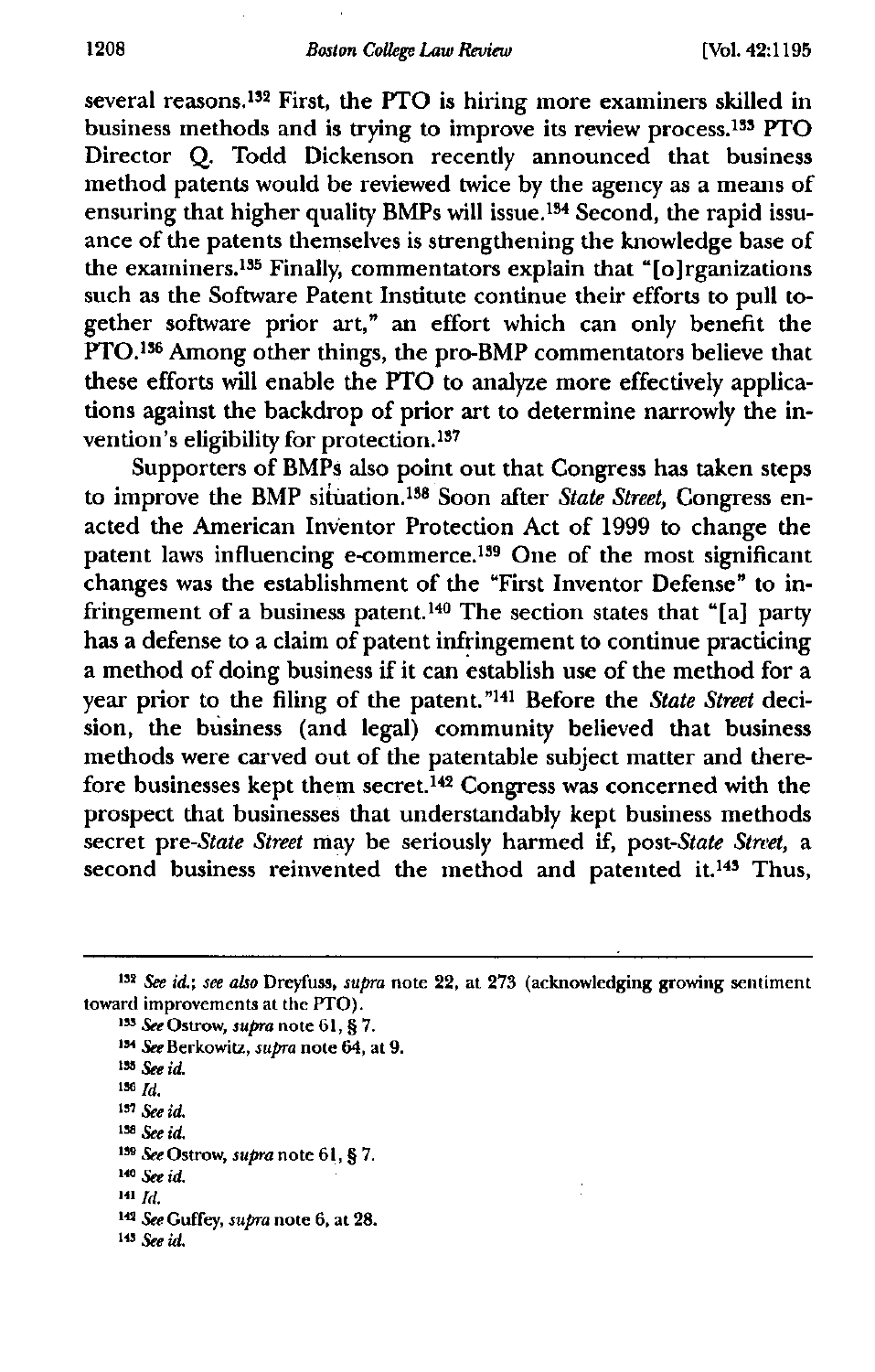Congress addressed one possible problem that the sudden clarification in the law posed for those businesses.<sup>144</sup>

The threat of stifled competition on the Internet due to BMPs may also be exaggerated in view of both the scope of the patents at issue and the actual breadth of the courts' holdings. 145 For instance, in *Amazon.com,* the District Court noted that BarnesandNoble.com could change its own method and avoid infringement of Amazon's patent by utilizing two mouse clicks instead of one.<sup>146</sup> According to the court, "Competition to provide unique, effective and enjoyable consumer experiences will lead to innovation and diversity in on-line commerce. On the other hand, innovation will be discouraged if competitors are permitted a free ride on each other's patented inventions."147 Thus, the court explicitly reasoned that protection of Amazon.com's patent, if valid, would enhance, not stifle, competition. <sup>149</sup> As stated above, the ultimate validity of Amazon.com's patent has yet to be resolved.<sup>149</sup>

Ironically, the Internet may lend a helping hand.<sup>150</sup> Commentators point to the willingness of the software industry to help locate prior art to flesh out invalid e-commerce and software patents.<sup>151</sup> In one case, a patentee for a less-than-novel 12K bug solution attempted to license the technology pre-millennium. 152 In response, people either submitted prior art directly to the PTO or posted the prior art on the Information Technology Association website, leading to the PTO's reexamination of the patent. <sup>153</sup>

## III. BMP **ARGUMENTS CAN BE CLASSIFIED INTO THREE CATEGORIES**

The various criticisms of BMPs can be categorized into concerns about the quality of the patents issuing, the inefficient impacts of the BMPs, and the BMPs' lack of consistency with the founding principles of patent law. 154 The concerns dealing with quality and efficiency of

<sup>144</sup> See id; see also Dreyfuss, supra note 22, at 273 (acknowledging Congress's attempt to ameliorate situation, but finding remedy inadequate).

**<sup>145</sup>** *See* Steuer, *supra* note 60, at 4.

**<sup>145</sup>** *See id.; Amazon.com,* 73 F. Supp. 2d at 1249.

**<sup>147</sup>** *Amazon.com,* 73 F. Supp. 2d at 1249.

**<sup>145</sup>** *See id.*

**<sup>149</sup>** *See Amazon,corn,* 239 F.3d at 1360.

<sup>15</sup>° *See Ostrow, supra* note 61, § 7.

**<sup>151</sup>** *See id.*

**<sup>152</sup>** *See id.* (Patent No. 5,806,063).

**<sup>153</sup>** *See id.*

**<sup>154</sup>** *See, e.g.,* Dreyfuss, *supra* note 22, at 268-75; Raskind, *supra* note 24, at 84, 101-02.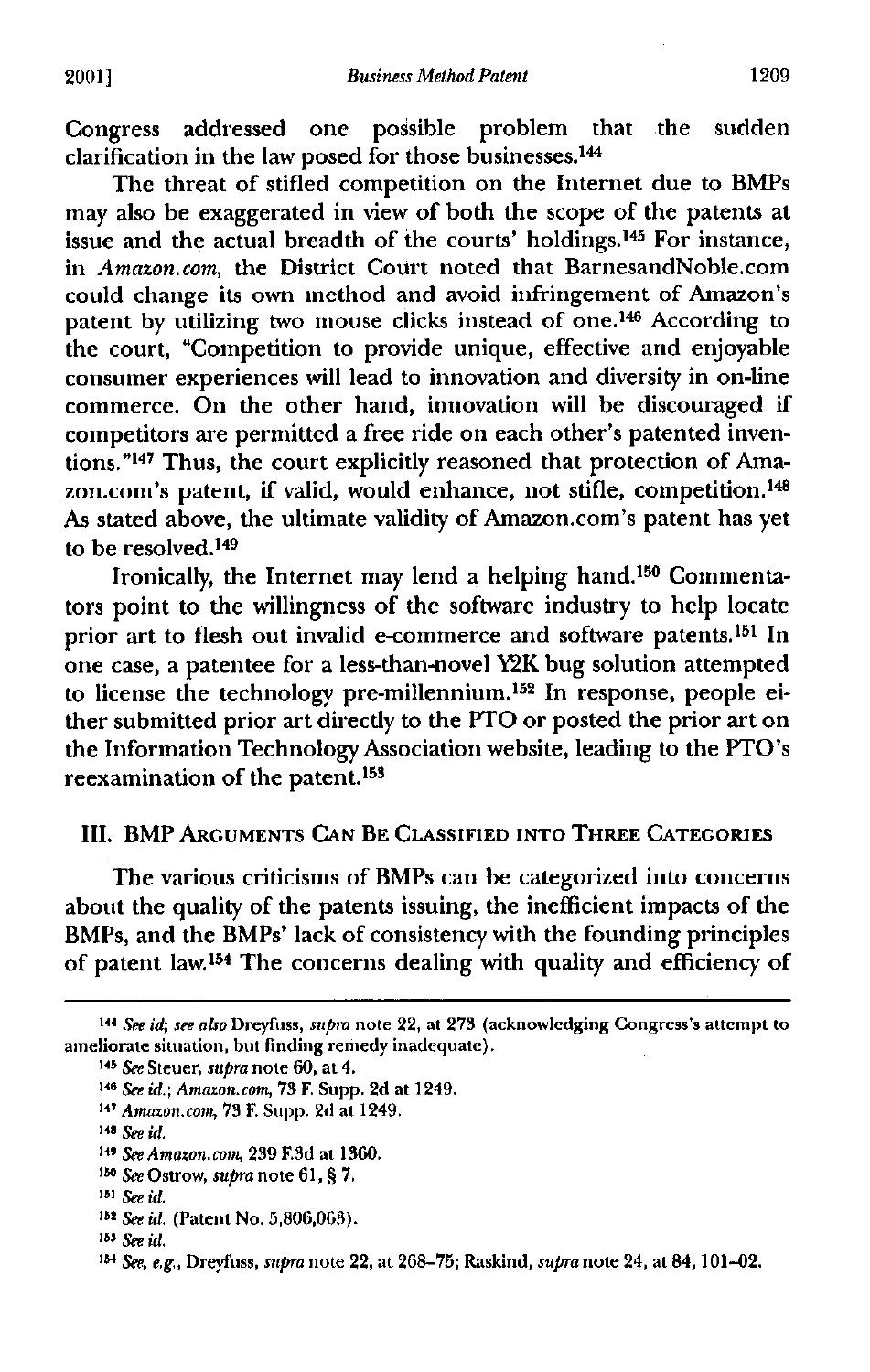BMPs are more easily addressed than concerns regarding consistency. Specifically, in the quality category, there are the concerns that because *State Street Bank & Trust Co. v. Signature Finance Group, Inc.* has eviscerated the business method exemption to patentability, patents of poor quality will issue. 155 The fear that confused judges will succumb to the "gee whiz" phenomenon and uphold invalid patents is fundamentally a concern about patent quality. 156 Another quality concern is that the flood of new patent applications, lack of prior art, and lack of appropriate expertise will render the PTO ineffective at properly weeding out BMPs that are overly broad, or unoriginal, or both.<sup>157</sup>

These quality arguments, however, are rendered nugatory by the wait-and-see urgings of some pro-BMP commentators.<sup>158</sup> By definition, the prior art database will improve as a result of the influx of patent applications. 159 The PTO has already gone on record saying that they will make the appropriate increases in manpower and expertise to provide the necessary reviews of the patent applications. 160 Thus, with greater wealth of prior art to evaluate novelty and greater resources to ensure that patent applications are not overly broad, the major causes of poor quality patents are being eliminated.<sup>161</sup>

Furthermore, as the *State Street* opinion emphasized, whether a patent is overly broad has nothing to do with its subject matter (e.g., whether the invention constitutes a "business method" or another type of invention) **. <sup>162</sup>** The appropriate scope of a patent is governed by the requirements of novelty, nonobviousness, and enablement.<sup>163</sup> Thus, BMPs that are of poor quality because they are overly broad should issue no more frequently than patents associated with other subject matter, once the PTO increases manpower as planned to better deal with the influx.<sup>164</sup> As for the "gee whiz" factor, it is hard to see how methods of doing business perplex judges more than other technical subject matter, such as biochemistry, biomechanics, or rocket

<sup>&</sup>lt;sup>155</sup> See Dreyfuss, *supra* note 22, at 268-69.

**<sup>136</sup>** *See id.* at 270.

**<sup>137</sup>** *See id.* at 269; Cuffey, *supra* note 6, at 28; Ostrow, *supra* note 61, § 7; Raskind, *supra* note 24, at 84.

usa *See* Ostrow, *supra* note 61, § 7.

**<sup>169</sup>** *See* Berkowitz, *supra* note 64, at 9.

**<sup>160</sup>** *See* Berkowitz, supra note 64, at 9; Ostrow, *supra* note 61, § 7.

**<sup>161</sup>** *See* Berkowitz, *supra* note 64, at 9; Ostrow, supra note 61, § 7.

**<sup>162</sup>** *See State* St. Bank & Trust Co. v. Signature Fin. Group, Inc., 149 F.3d 1368, 1375 n.10 (Fed. Cir. 1998).

**<sup>18,7</sup>** U.S.C. §§ 102, 103, 112 (1994); *see State Street,* 149 F.3d at 1375 n.10.

<sup>184</sup>*See* Berkowitz, *supra* note 64, at 9.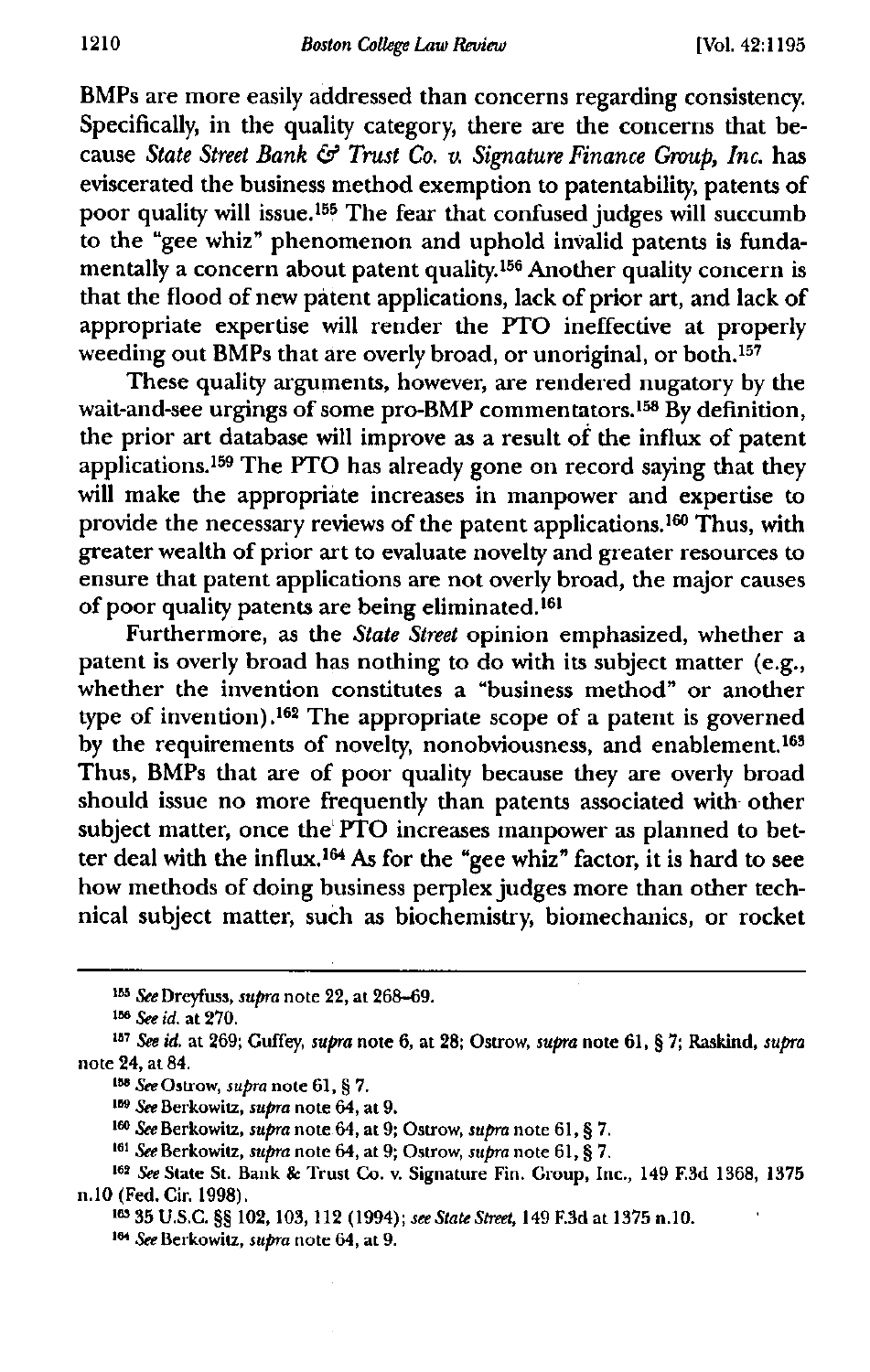science. 165 Indeed, the "quality" arguments have some merit, but the force of these concerns will quickly diminish with time.

The efficiency concerns center on the premise that BMPs are anti-competitive and anti-innovative. 166 As discussed above, foreclosure of certain business approaches on the Internet is considered by some to be egregiously inefficient.<sup>167</sup> But, when these concerns are distilled, they are once again concerns about patent scope and novelty. 169 The concern is really that broad patents precluding other companies from engaging in otherwise common-sense business techniques force the other companies to engage in less efficient techniques. 169 Admittedly, the scope of patentable subject matter has increased as a result of State Street and its progeny, but the scope associated with how broad a given patent claim can be has not increased. 17° If the PTO ensures that BMPs are not overly broad or obvious so as to corner a larger-than-deserved sector of the Internet, then the BMPs will actually inspire competition and innovation.<sup>171</sup>

Moreover, to the extent these efficiency criticisms are not based on scope and nonobviousness problems, the criticisms are more appropriately described as indictments of patents as a whole. All patents grant monopolies, with all of their associated efficiency problems.<sup>172</sup> To argue that a patent (any patent) excludes competition and thus innovation misses the point of patent law. 173 Indeed, those efficiency arguments are more in line with antitrust analysis. 174 As is the case with all patents, competitors not only concentrate on developing new concepts outside the scope of the protected invention, but they will also analyze the existing patents and attempt to tweak and improve on

**<sup>169</sup>** *See id.* at 270.

<sup>170</sup>*See* Scheinfeld, supra note 1, at 21 ("[A]dequate protections against overbroad monopolies on business methods would be assured by the separate sections of the patent code requiring that patents issue only for novel and non-obvious invention, and mandating that such inventions must be described with specificity and definite scope.").

<sup>171</sup> Amazon.com, Inc. v. Barnesandnoble.com, Inc,. 73 F. Supp. 2d 1228, 1249 (W.D. Wash. 1999).

<sup>172</sup> See Hulse, *supra* note 35 at 494-95 ("Because free trade is a cornerstone of its capitalist economy, the United States has a public policy that strongly disfavors economic monopolies.").

<sup>173</sup> *See* Raskind, *supra* note 24, at 67-68.

**<sup>171</sup>** *See* **GUIDELINES,** supra note 21, § 1.0 ("The antitrust laws promote innovation and consumer welfare by prohibiting certain actions that may harm competition with respect to either existing or new ways of serving consumers.").

**<sup>165</sup>** *See* Dreyfuss, *supra* note 22, at 270.

**<sup>166</sup>** *See id.* at 274.

**<sup>167</sup>***see id,*

**<sup>166</sup>** *See id.*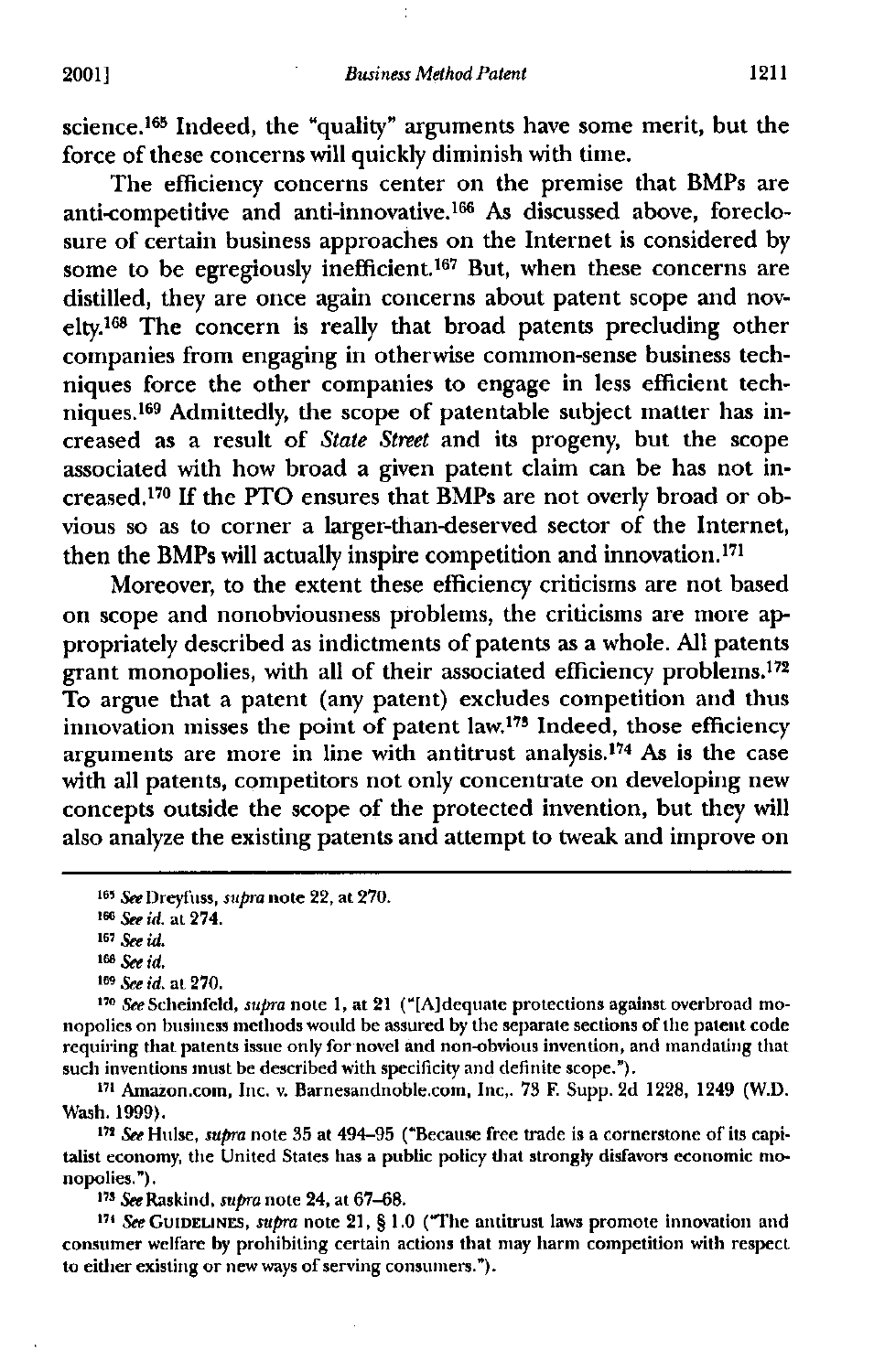**the idea. There is no reason to believe that BMPs of appropriate scope, novelty, usefulness, and nonobviousness should cause different reactions in the market place. Thus, it is inappropriate to use BMPs as the whipping post for the entire patent system. BMPs will, once the kinks are worked out, inspire the same level of competition and inno**vation as do other species of patents.<sup>175</sup>

**The consistency arguments are not as easy to dismiss, however. The consistency charge is this: there is no** *need* **for patent protection** of business methods.<sup>176</sup> From a policy perspective, it is inconsistent to **afford patent protection to BMPs because business methods do not have the concomitant need for spurred innovation, anti-free rider protection, or disclosure incentives as do other inventions.'" Without these needs, it is argued, patent protection of business methods is** wholly gratuitous.<sup>178</sup>

**The consistency argument, although the most powerful of the three, fails for two critical reasons. First, although the consistency argument is compelling with respect to business methods as a whole, business methods on the Internet do** *need* **protection.'" For many** Internet companies, the business method is the business.<sup>180</sup> Because **of the Internet's power as a consumer-business interface, many ecommerce companies are simply providing consumers easy access to products or services of other companies. Thus, for many of these online businesses, it is the business technique that implements the interface that defines the company. In these instances, the business technique is the only facet of the enterprise deemed by the company to be** valuable enough to necessitate protection.<sup>181</sup> Accordingly, the single **most important asset of many of these Internet companies is their** patents.<sup>182</sup> Because the methods define and identify the online businesses, anti-free-rider concerns run high.<sup>183</sup>

**The consistency arguments also fail because they ignore the realities of the Internet business sector. Even if BMPs cannot be rational-**

**<sup>175</sup>** *See* Ostrow, supra note 61, § 7.

**<sup>176</sup>** *See Dreyfuss, supra* note 22, at 274; Raskind, supra note 24, at 102.

**<sup>177</sup>** *See Dreyiiiss, supra* note 22, at 274; Raskind, *supra* note 24, at 102.

**<sup>178</sup>** *See id.*

**<sup>179</sup>** *But see* Raskind, *supra* note 24, at 64.

*<sup>180</sup> See* Scheinfeld, *supra* note 1, at 24-25.

**MI** *See id.*

<sup>&</sup>lt;sup>182</sup> For a discussion of the importance of patents, see Barnes & Noble.com Wins Patent Ruling at http://www.digitalmass.com/news/daily/02/021501/oneclick\_patent.html.

**<sup>165</sup>** *But see* Raskind, *supra* note 24, at 78 (minimizing "free-riding" and other abusive practices as grounds for granting patent protection to business methods).